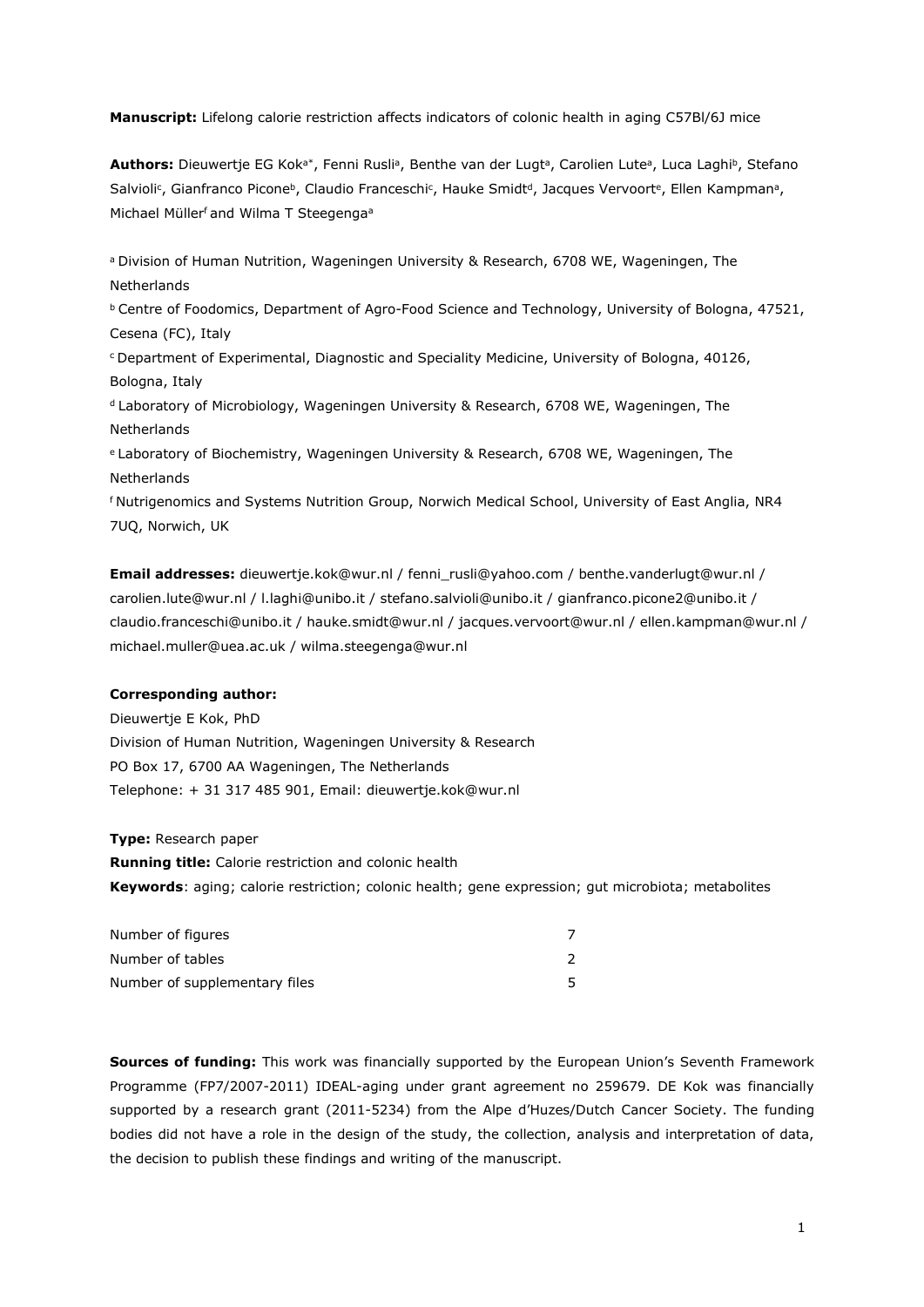# **ABSTRACT**

Diminished colonic health is associated with various age-related pathologies. Calorie restriction (CR) is an effective strategy to increase healthy lifespan, although underlying mechanisms are not fully elucidated. Here, we report the effects of lifelong CR on indicators of colonic health in aging C57Bl/6J mice. Compared to an *ad libitum* control and moderate-fat diet, 30% energy reduction was associated with attenuated immune- and inflammation-related gene expression in the colon. Furthermore, expression of genes involved in lipid metabolism was higher upon CR, which may point towards efficient regulation of energy metabolism. The relative abundance of bacteria considered beneficial to colonic health, such as *Bifidobacterium* and *Lactobacillus*, increased in the mice exposed to CR for 28 months as compared to the other diet groups. We found lower plasma levels of interleukin 6 and lower levels of various metabolites, among which bile acids, in the colonic luminal content of CR-exposed mice as compared to the other diet groups. Switching from CR to an *ad libitum* moderate-fat diet at old age (24 months) revealed remarkable phenotypic plasticity in terms of gene expression, microbiota composition and metabolite levels, although expression of a subset of genes remained CR-associated. This study demonstrated in a comprehensive way that CR affects indicators of colonic health in aging mice. Our findings provide unique leads for further studies that need to address optimal and feasible strategies for prolonged energy deprivation, which may contribute to healthy aging.

**Keywords**: aging; calorie restriction; colonic health; gene expression; gut microbiota; metabolites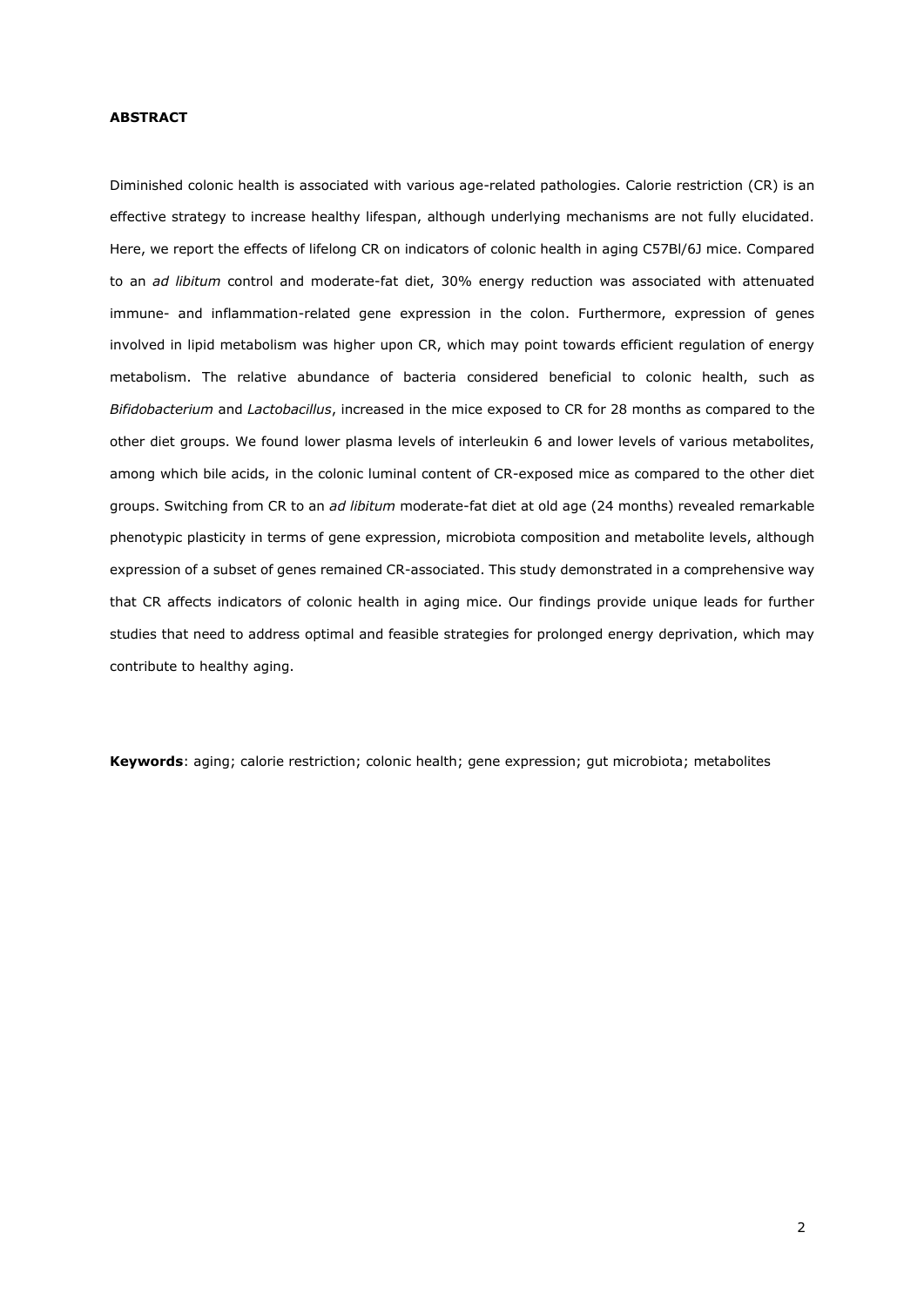# **1. INTRODUCTION**

Aging is characterized by a time-dependent accumulation of cellular and molecular damage, which in turn results in various age-related morbidities [1-3]. To date, the most effective strategy to improve both health and lifespan in various model organisms is calorie restriction (CR), which refers to a reduced energy intake (usually 30-40% restriction) without malnutrition [4, 5]. Also for humans, emerging evidence suggests that CR is associated with physiological, metabolic and molecular adaptations that may, at least partly, contribute to improved metabolic and molecular health [6].

The mechanisms underlying the effects of CR are, despite extensive research, only partially understood. A complex interplay between metabolic adaptations, immune responses and other molecular processes are thought to be responsible for the health-promoting and life-extending effects of CR [7, 8]. Attenuation of chronic low-grade and age-related inflammation, also called inflammaging [9], is considered a plausible mechanism via which CR prevents or delays common pathologies such as cancer, cardiometabolic diseases and cognitive decline [10-13].

Emerging evidence shows that a disturbed balance between beneficial and harmful bacteria is one of the driving forces behind inflammaging [14, 15]. From this perspective, the colon plays a pivotal role in maintenance of health during aging as the intestinal epithelial barrier function and permeability determine interaction with the intestinal microbiota and the external environment [16, 17]. We have previously shown that aging is accompanied by changes in expression of genes related to inflammation and enhanced immune responses in the colon of aging mice [18]. Also age-related changes in microbiota composition and bacterial metabolites, including short chain fatty acids, have been described in aging populations of rodents and humans [15, 19-21].

Interestingly, it has been shown that CR is able to alter the intestinal microbiota composition in aging mice [22]. The potential of CR to suppress detrimental processes in the colon, such as carcinogenesis [23, 24], further emphasizes that CR is a plausible and powerful candidate that may support maintenance of colonic health during aging. However, detailed insight into persistence of CR-induced effects upon challenging conditions is scarce [25]. It has been demonstrated that favourable metabolic effects are persistent after discontinuation of prolonged CR [26, 27]. To what extent this 'metabolic memory' also applies to the colon, and whether CR-induced effects on markers of colonic health are persistent, is not known.

In this study, we provided a comprehensive overview of the molecular, microbial and metabolic effects of lifelong CR, referring to 30% energy reduction without malnutrition, in the colon. The effects of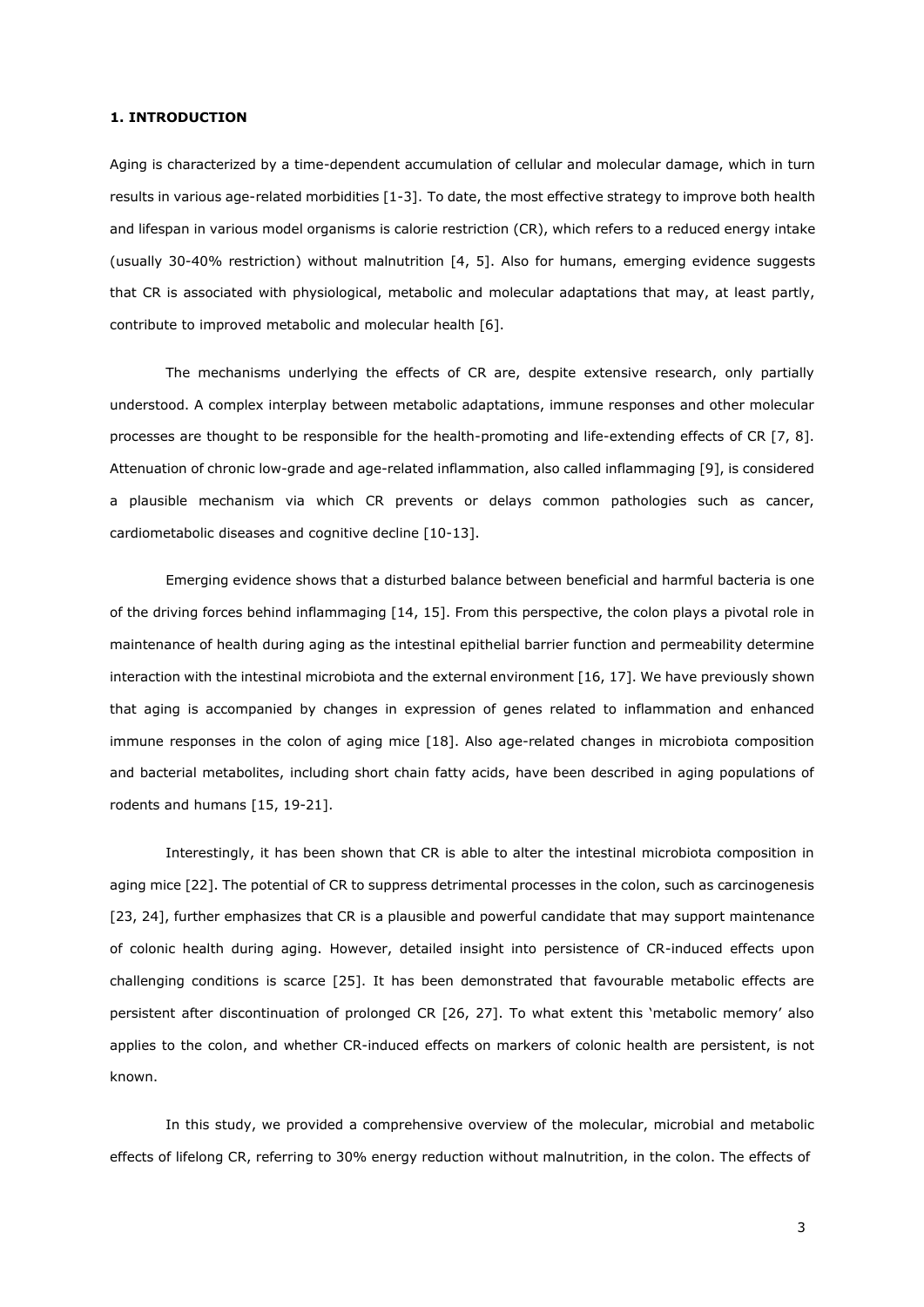CR were contrasted against a control diet (C) and a Western-style moderate-fat (MF) diet. Microbiota composition, whole-genome gene expression profiles, levels of metabolites and circulating cytokines were determined in male C57BL/6J mice at young (6 months) and old age (28 months). At 24 months of age, a subgroup of mice was transferred from CR to an *ad libitum* MF diet (CR>MF). This diet switch provided the unique opportunity to study phenotypic plasticity in CR-exposed mice.

#### **2. MATERIALS AND METHODS**

# **2.1 Animals and diets**

The design of the study and experimental procedures have been described in detail previously [28, 29]. Briefly, male C57BL/6J mice were individually housed and randomized to different dietary regimens at the age of 9 weeks. For the current analyses, we considered mice that were lifelong fed a semi-synthetic control diet consisting of 10E% of fat (C), a CR diet without malnutrition (30% energy reduction compared to the C diet) or a MF diet consisting of 25E% of fat (**Supplementary Table A.1**). All diets, except the CR diet, were fed *ad libitum*. Mice sacrificed at 6 or 28 months of age were considered in order to differentiate between effects at young and old age. To study the molecular flexibility and dynamics after receiving a strict CR diet for prolonged time, a diet switch was included in this study. A subgroup of mice on CR ( $n=16$ ) was switched to the MF diet at the age of 24 months until sacrifice at 28 months.

Upon sacrifice at 6 or 28 months of age, colon and plasma samples were collected for 11-18 mice per intervention group. The mice were fasted for 4 hours prior to sacrifice after which they received an intragastric gavage of either solvent (mock: 0.5% carboxymethyl cellulose) or Wy-14643 dispersed in solvent (160 mg Wy-14643/kg body weight) and were then fasted again for another 6 hours. The purpose of the treatment with Wy-14643, which is a PPARα agonist, was to examine PPARα adaptive capacity in the liver, which has been covered in a separate publication [30]. Since Wy-14643 can cause fast and pronounced effects on gene expression in various organs [31, 32], only mock-treated mice were considered for the gene expression analyses. For the analyses of the microbiota composition and plasma Il6 levels Wy-treated mice were additionally included to increase the statistical power. Results on food intake, body weight development, survival characteristics and liver transcriptome data of the mice have been published elsewhere [33].

At sacrifice, blood samples were collected by cardiac puncture. The colon was opened longitudinally and colonic luminal contents were obtained by flushing faecal pellets with phosphate-buffered saline (PBS) and immediately stored at -80°C. The colonic luminal content samples were used for metabolite and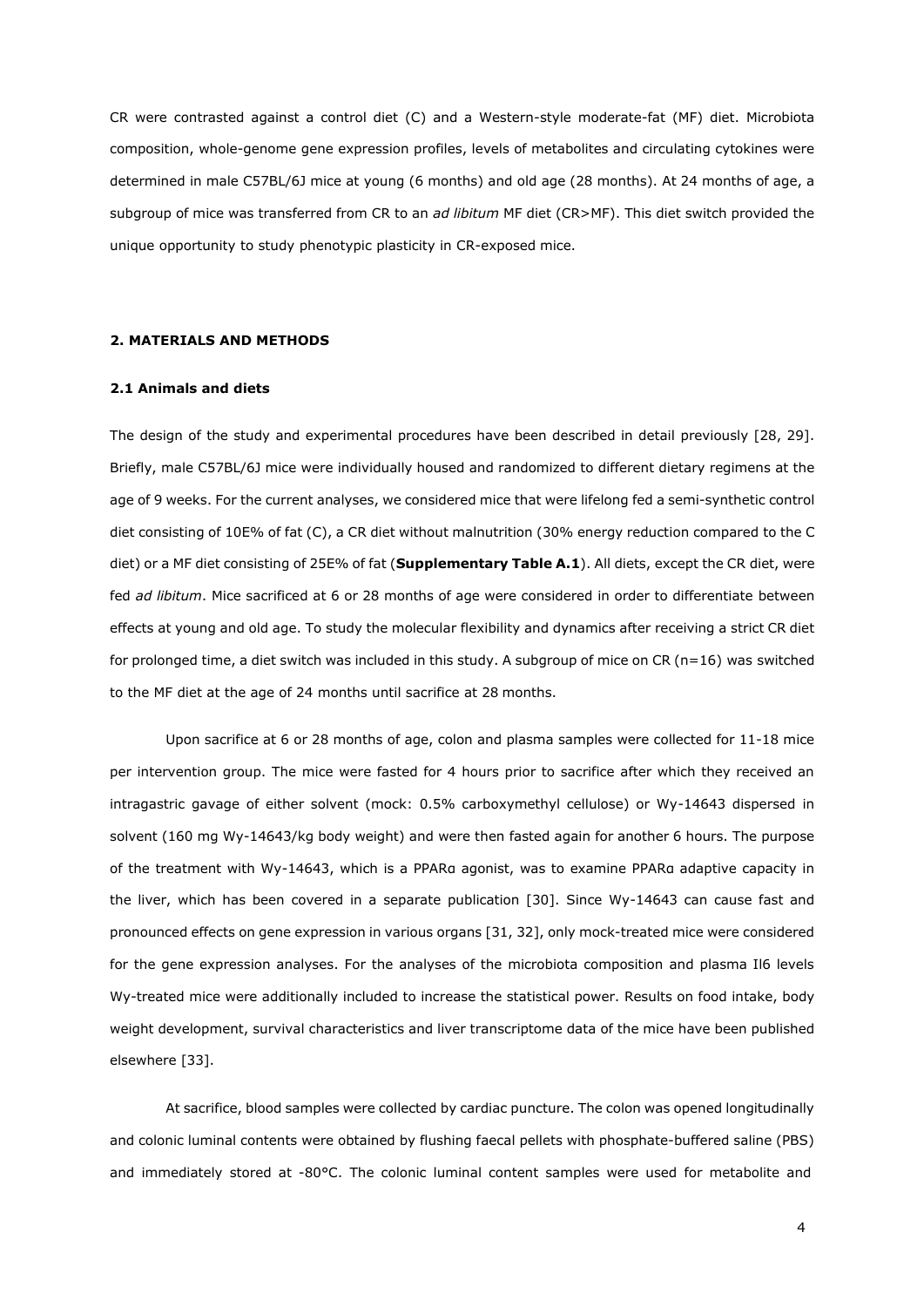microbiota profiling. Scrapings of the mucosa and submucosa from the distal and proximal segments of the colon were collected, snap frozen in liquid nitrogen and stored at -80°C for whole-genome gene expression profiling. At the age of 28 months, urinary samples were collected on consecutive days until a total of 1 mL was obtained. Individual mice were held above a clean and empty petri dish and the urine was transferred to an Eppendorf tube which was stored at -80°C. The design of the study and the experiments described were approved by the Local Committee for Care and Use of Laboratory Animals at Wageningen University (drs-2010151b).

# **2.2 Circulating levels of cytokines**

Plasma levels of interleukin 6 (Il6) were determined at 6 and 28 months of age (n=8-17 mice per diet group) using the customized Mouse Adipokine Magnetic Bead Panel MILLIPLEX® MAP assay (kit MADKMAG-71K, Merck Millipore, Darmstadt, Germany) according to the manufacturer's protocol. Data were log (base2) transformed for visualisation and statistical analyses.

#### **2.3 RNA isolation and gene expression analyses**

To determine the transcriptional effects of the different dietary regimens, whole-genome gene expression profiles were studied in the colonic scrapings of mice at 6 and 28 months of age. Colonic samples from 44 mice, ranging from 5-7 mice per group, were analysed. Total RNA was isolated from the scrapings using TRIzol Reagent according to the manufacturer's instructions (Invitrogen, Breda, The Netherlands). Isolated RNA was purified using RNeasy Micro columns (Qiagen, Venlo, The Netherlands) and total RNA yield (Nanodrop ND-1000, Nanodrop Products, Maarssen, The Netherlands) and RNA integrity (Agilent 2100 Bioanalyzer, Agilent Technologies, Amsterdam, The Netherlands) were assessed for all samples.

Purified RNA (100 ng per sample) was converted to cDNA and labelled using an Ambion WT expression kit (Life Technologies, Bleiswijk, The Netherlands). Samples were hybridized to the Affymetrix GeneChip Mouse Gene 1.1 ST array according to the standard Affymetrix protocols (Affymetrix, Santa Clara, CA, USA). Two samples did not pass the quality control and were excluded, resulting in a total of 42 samples with microarray data available. The arrays were normalized using the Robust Multichip Average (RMA) approach [34]. Probe sets were defined according to Dai et al. [35] using the chip description file (CDF) version 19.0.0 based on the Entrez Gene database. Genes that had a RMA expression value >20 in at least 5 arrays were considered expressed. Only those genes with an interquartile range (IQR) >0.1 for all samples together were included in the analyses, resulting in a total of 16,071 genes. Differences in gene expression between the diet groups were analysed using the Intensity Based Moderated T statistics (IBMT) [36] with p-values <0.01 as threshold. Microarray data are available from the Gene Expression Omnibus (GEO) repository with number GSE100701.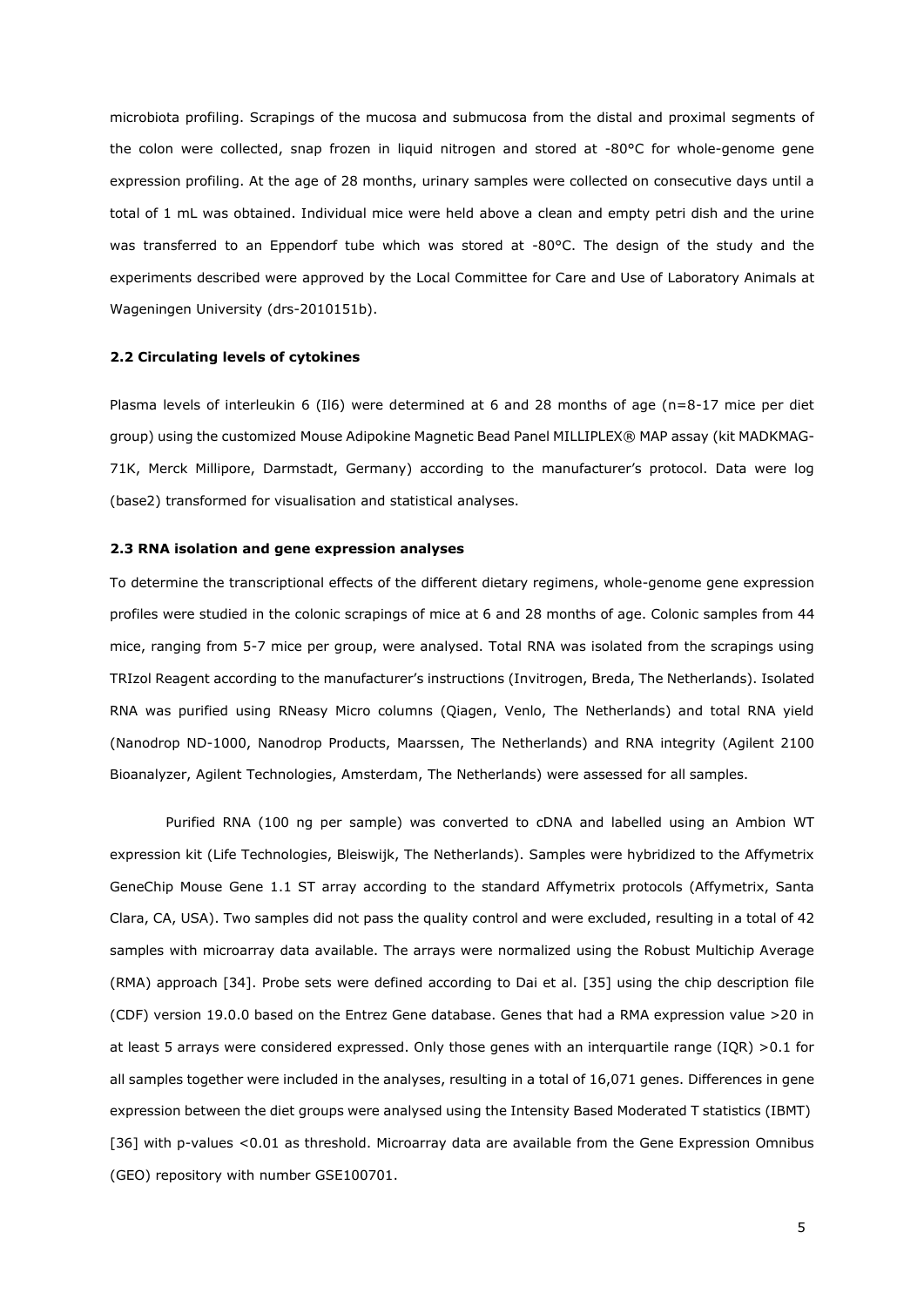#### **2.4 Determination of the microbiota composition based on 16S rRNA gene profiling**

Microbiota composition was determined in the colonic luminal content of 8-10 mice per diet group at the age of 6 and 28 months, resulting in a total of 68 samples. Genomic DNA was extracted from the colonic luminal content using the ZR Fecal DNA MicroPrep kit (ZYMO Research, Irvine, CA, USA) according to the instructions of the manufacturer. Subsequently, the V3-V4 region of the 16S ribosomal RNA (rRNA) gene was amplified using a 2-step PCR. First, 10-25 ng of DNA was amplified using the 341F (5'- CCTACGGGNGGCWGCAG-3') and 785R (5'-GACTACHVGGGTATCTAATCC-3') primers appended with Illumina adaptor sequences. Amplicons were purified using the ZR-96 DNA Clean and Concentrator-5 Kit (ZYMO Research, Irvine, CA, USA). To quantify DNA content of the resulting amplicon, the Qubit® Fluorometric Quantitation device (ThermoFisher Scientific, Waltham, MA, USA) was used. Besides, the amplicons were run on a 2%-agarose gel to confirm amplicon size and amount. Purified PCR products were used for the second PCR in combination with sample-specific barcoded primers (Nextera XT index kit, Illumina, San Diego, CA, USA). Purified PCR products with an amplicon length of 550 base pairs (bp) (including adaptors) were submitted for sequencing in the paired-end (2x) modus (300 bp) on the MiSeq platform (Illumina, San Diego, CA, USA) at the BaseClear service laboratory (BaseClear BV, Leiden, The Netherlands). FASTQ files were generated and de-multiplexed based on sample-specific barcodes using the Casava pipeline (version 1.8.3, Illumina, San Diego, CA, USA). Sequence reads of low quality (only "passing filter" reads were selected) or containing the adapters or PhiX control signals were removed and the FASTQC pipeline (version 0.10.0, [http://www.bioinformatics.babraham.ac.uk/projects/fastqc/\)](http://www.bioinformatics.babraham.ac.uk/projects/fastqc/) was applied for the initial quality control. One sample was excluded (old mouse on MF diet) because the coverage was below the threshold (50% of the median number of reads).

Further pre-processing of the sequencing data, including merging of the paired reads and fixed length trimming of the reads (cut-off is mean length of the merged reads minus one standard deviation) was performed using the CLC Microbial Genomics Module (version 1.2.1, CLC Bio, Qiagen, Aarhus, Denmark) in the CLC Genomics Workbench (version 8.5.1, CLC Bio, Qiagen, Aarhus, Denmark). Based on a total of 763,543 reads, 1017 OTU (operational taxonomic unit) groups were identified after alignment against the Silva database [37] at 97% similarity. For 31 of these OTUs (225 reads in total), taxonomic annotation could not be retrieved (N/A). Differences in relative abundances for the diet or age groups were determined using a Kruskal Wallis test with Bonferroni correction for multiple comparisons (adjusted p<0.05). Dunn's post hoc comparisons (adjusted p-value <0.05) were performed to further explore the contrasts and identify genera that differed between the diet groups at young or old age.

The CLC Microbial Genomics Module was also used to determine the alpha and beta diversities. For these analyses, all OTU's with a combined number of ≥ 10 reads were considered. The Shannon entropy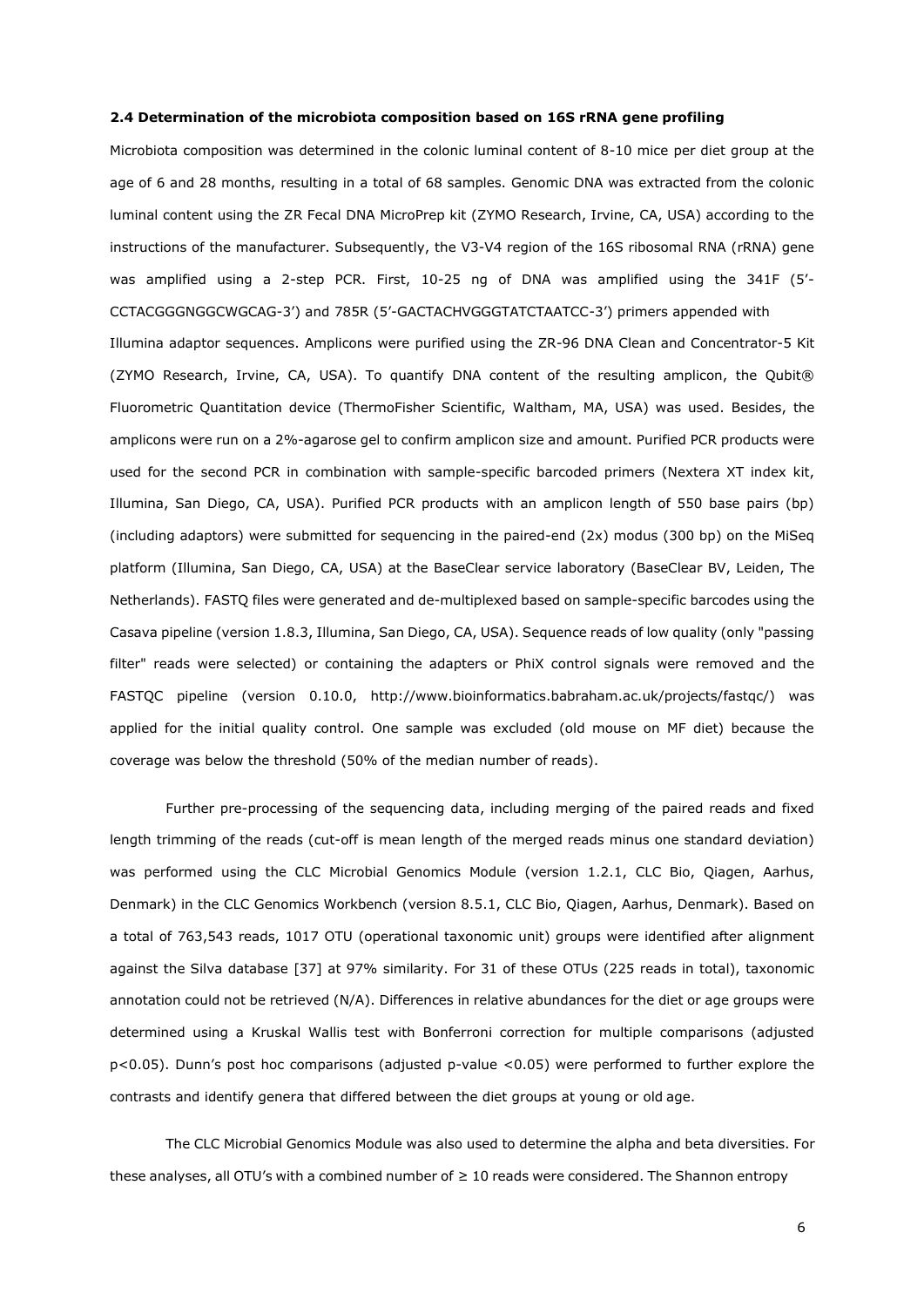was used as a measure for alpha-diversity (richness and evenness). The beta diversity, showing differentiation of the taxa among the different samples, was determined using Bray-Curtis distances. Individual samples were visualized in corresponding principal coordinate analyses (PCoA) plots for the first two principal coordinates. Canoco 5 (Windows release 5.0.4) was used for constrained multivariate data analyses [38]. A redundancy analysis (RDA) was performed with reads (compositional data) as the response variable and the diet groups as the explanatory variable. For this RDA, the 242 OTUs with a relative abundance of ≥0.1% in at least one sample were considered. Numbers of reads were centered and standardized using the Hellinger approach to assign low weights to rare species [39]. The 16S rRNA gene data described in this study have been deposited in the sequence read archive (SRA) at the NCBI with accession number SRP118464.

# **2.5 Levels of short chain fatty acids and other metabolites in the colonic luminal content**

Levels of short-chain fatty acids and other metabolites were determined in the colonic luminal content of 6-8 mice per group using proton nuclear magnetic resonance (<sup>1</sup>H-NMR) as described previously [40]. Briefly, minimal two pellets of colonic luminal content were weighed, diluted  $(\sim 1:5)$  and lysed with a TissueLyser (Qiagen, Hilden, Germany) in phosphoric buffer (in 100 mM, pH 8.0). After centrifugation, 200 μL of the supernatant was transferred to a 3 mm NMR tube (Bruker match system) and measured as described previously [40]. From the aligned spectra, integrals for metabolites of interest (SCFAs and succinate) as well as other metabolites that differed between the intervention groups were selected and quantified. The untargeted approach resulted in the identification of several bile acids that differed between the groups (chemical shifts between 0.7-0.8 ppm). A total of 6 reference compounds (sodium cholate hydrate, sodium glycodeoxycholate, sodium glycocholate hydrate, sodium deoxycholate, sodium taurocholate hydrate, sodium taurodeoxycholate hydrate) were carefully titrated to the samples to provisionally annotate the identified metabolites. Obtained integrals were adjusted for the dilution factor. Concentrations of metabolites were calculated based on the number of hydrogens for each metabolite selected.

#### **2.6 Urinary metabolites**

Urinary samples (1 mL) were collected for 7-9 mice per group at the age of 28 months. The urinary samples were sent to the University of Bologna (Bologna, Italy) for metabolomics analyses using <sup>1</sup>H-NMR as described previously [41]. Briefly, spectra were recorded at 298K with an AVANCE III spectrometer (Bruker, Milan, Italy) at a frequency of 600.13 MHz. The obtained NMR spectra were adjusted for baseline values through the simultaneous peak detection and baseline correction algorithm (SPDBC) implemented in the 'baseline' R package [42, 43]. An in-house modified version of the correlation optimized shifting (i-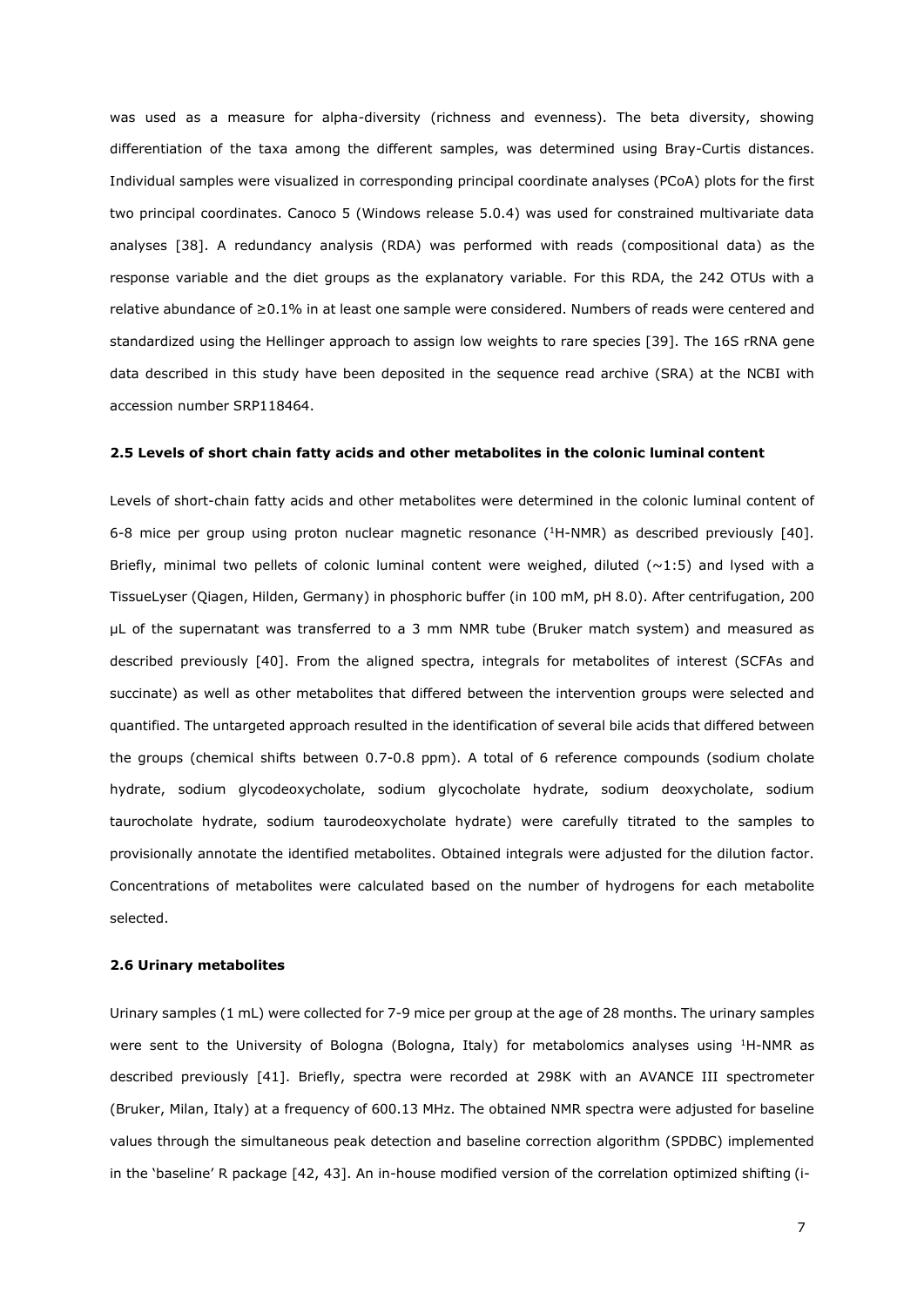Coshift) was applied to adjust for errors in chemical shift misalignments in localized regions of the spectrum [44] and spectra were normalized by means of the probabilistic quotient normalization method in order to adjust for the water content in the urine [45]. Spectra were subsequently converted to metabolic profiles and quantified by comparing their chemical shift and multiplicity with the Human Metabolome Database [46] and Chenomx software data bank (version 7.7, Chenomx Inc., Edmonton, Canada). In total, 58 unique signals were identified, of which 50 were assigned to specific metabolites. Quantification is based on the conversion of selected integrals (free from interference) to concentrations (values expressed as nM) after comparison to the internal standard (tri-methyl-silyl-propionate).

Supervised partial least square discriminant analyses (PLS-DA) were performed on the concentrations of the metabolites in order to visualize the trends of sample clustering (score plot) and to explore the discriminating metabolites specific for the diet groups at 28 months (loading plot). The R package 'DiscriMiner' was used for PLS-DA with the Leave-One-Out (LOO) approach for cross validation. To confirm the separation of samples, also principal component analyses (PCA) were performed in order to visualize unsupervised clustering of samples. At the level of the individual metabolites, non-parametric Kruskal Wallis tests and Dunn's post hoc tests were performed in order to compare concentrations of selected urinary metabolites between the diet groups.

#### **2.7 Multivariate analyses**

In order to integrate the various comprehensive molecular datasets, multivariate analyses were performed using the mixOmics package [47] in R 3.1.2. Correlations between microbiota composition in the colonic luminal content and colonic gene expression profiles in the colonic scrapings were assessed using a partial least square (PLS) analysis in the 'canonical' mode to assess the bi-directional relationships [47]. For 40 individual mice, data on microbiota composition and gene expression were available. Microbiota composition was considered at the genus level. Only genera with at least 10 combined reads for all the samples were considered resulting in 56 genera included in the analyses. Prior to analyses, the MiSeq sequencing reads for the different genera were transformed and zeros were imputed based on the centered log ratio (clr) using the aldex2 package with 1024 monte Carlo permutations [48]. Gene expression data were considered as log2 transformed RMA intensities. The 1000 genes with most variable expression (highest interquartile ranges for log2 RMA values) at the age of 28 months were analysed together with the 56 genera. Hierarchical clustering based on the Euclidian distance was applied for the identification of the six main clusters for both the genes and the genera. The gene ontology (GO) of the biological processes was further explored for the identified gene clusters with the Enrichr enrichment analysis tool [49, 50].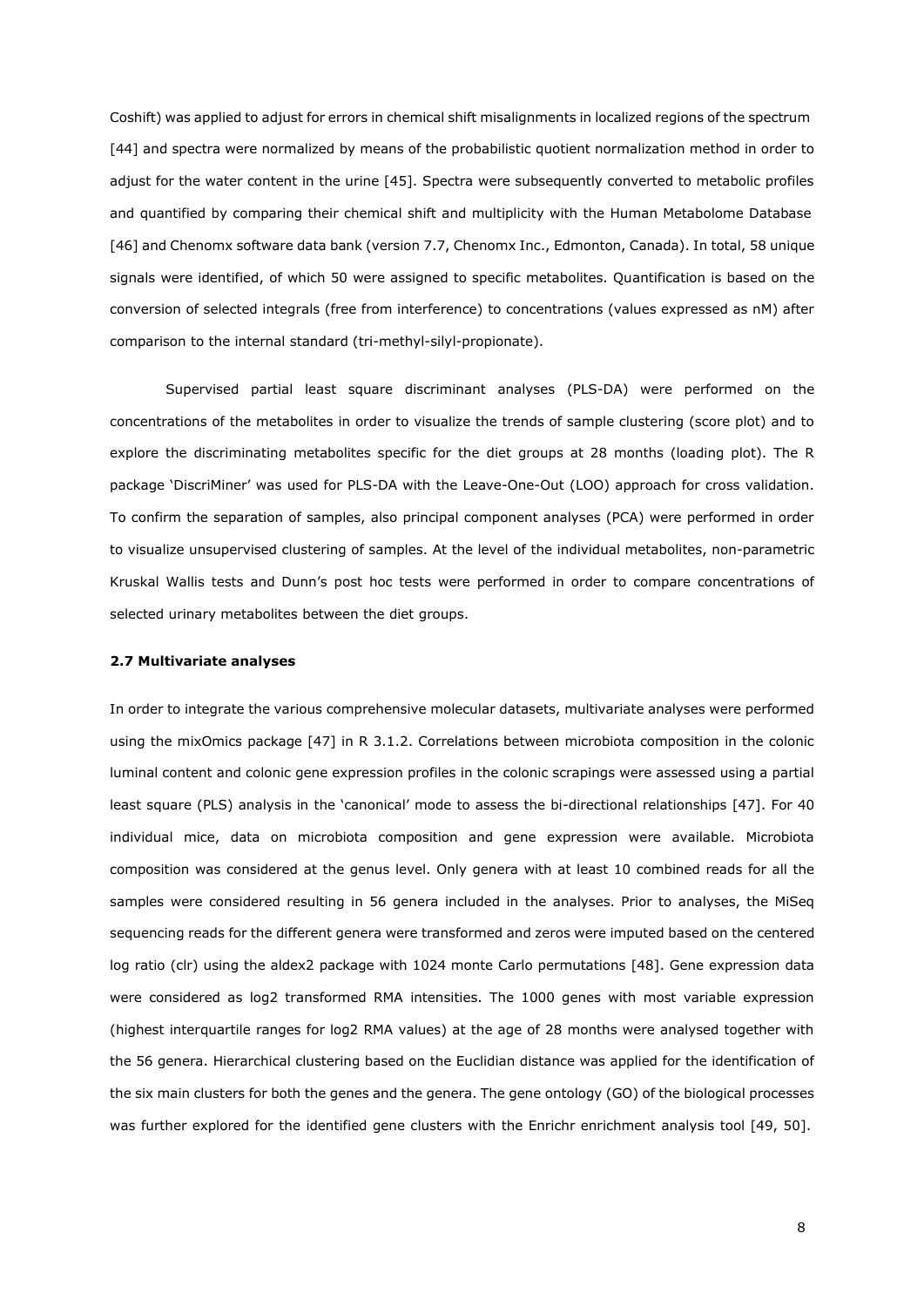Relevance networks for the genes and genera with most pronounced pairwise correlations ( $r \le -0.75$  or r≥0.75) were visualized using Cytoscape [51].

#### **2.8 Statistical considerations**

IBM SPSS Statistics 22 for Windows (Armonk, NY, USA) and the R statistical environment (R 3.1.2) were used for the statistical analyses unless otherwise described. Differences between the diet groups were determined with Kruskal Wallis tests for non-parametric data. Dunn's post hoc comparisons were performed to further explore the contrasts and identify differences between the diet groups at young or old age. For data following a normal distribution, a one-way analysis of variance (ANOVA) followed by a post hoc Tukey's test was used to compared the different diet groups at young or old age. Whenever appropriate, statistical analyses were adjusted for multiple testing using the Bonferroni or Benjamini-Hochberg approach.

# **3. RESULTS**

#### **3.1 CR affects expression of genes implied in the immune response and inflammation**

Gene expression profiles were determined in mucosal scrapings collected at 6 and 28 months of age to identify biological pathways regulated by CR. At 6 months, mice on CR showed differential expression for 825 genes compared to the C diet and 897 genes compared to the MF diet (**Figure 1A**). At 28 months, 657 and 449 genes were differentially expressed comparing CR versus the C and MF diet, respectively. Several genes involved in lipid metabolism were up-regulated in the mice exposed to CR as compared to MF (**Table 1**). Among these, potential PPAR target genes such as *Lpl*, *Scd1* and *Fads1* were identified in mice exposed to CR during aging. Genes most pronouncedly down-regulated upon CR included genes encoding for immunoglobulins and the B-cell antigen receptor complex (Cd79a and Cd79b), S100g / calbindin-D9k, and the antimicrobial factors Lyz1 and Ang4 (**Table 1**).

Ingenuity pathway analysis (IPA) revealed that affected canonical pathways for the comparison between CR and MF were predominantly related to immune responses, and specifically involvement of Blymphocytes and T-lymphocytes (**Figure 1B**). Lipopolysaccharide (LPS) as well as various chemokines and cytokines, such as interleukin 2, 6, 15 and 21, tumor necrosis factor (Tnf), interferon gamma (Infg) and the Spi-1 proto-oncogene (Spi1), were identified as potential upstream regulators responsible for the observed differences in gene expression (**Supplementary Table A.2**). A subset of genes was differentially expressed between CR and the MF diet both at young and old age (overlap n=135 genes, **Figure 1C**).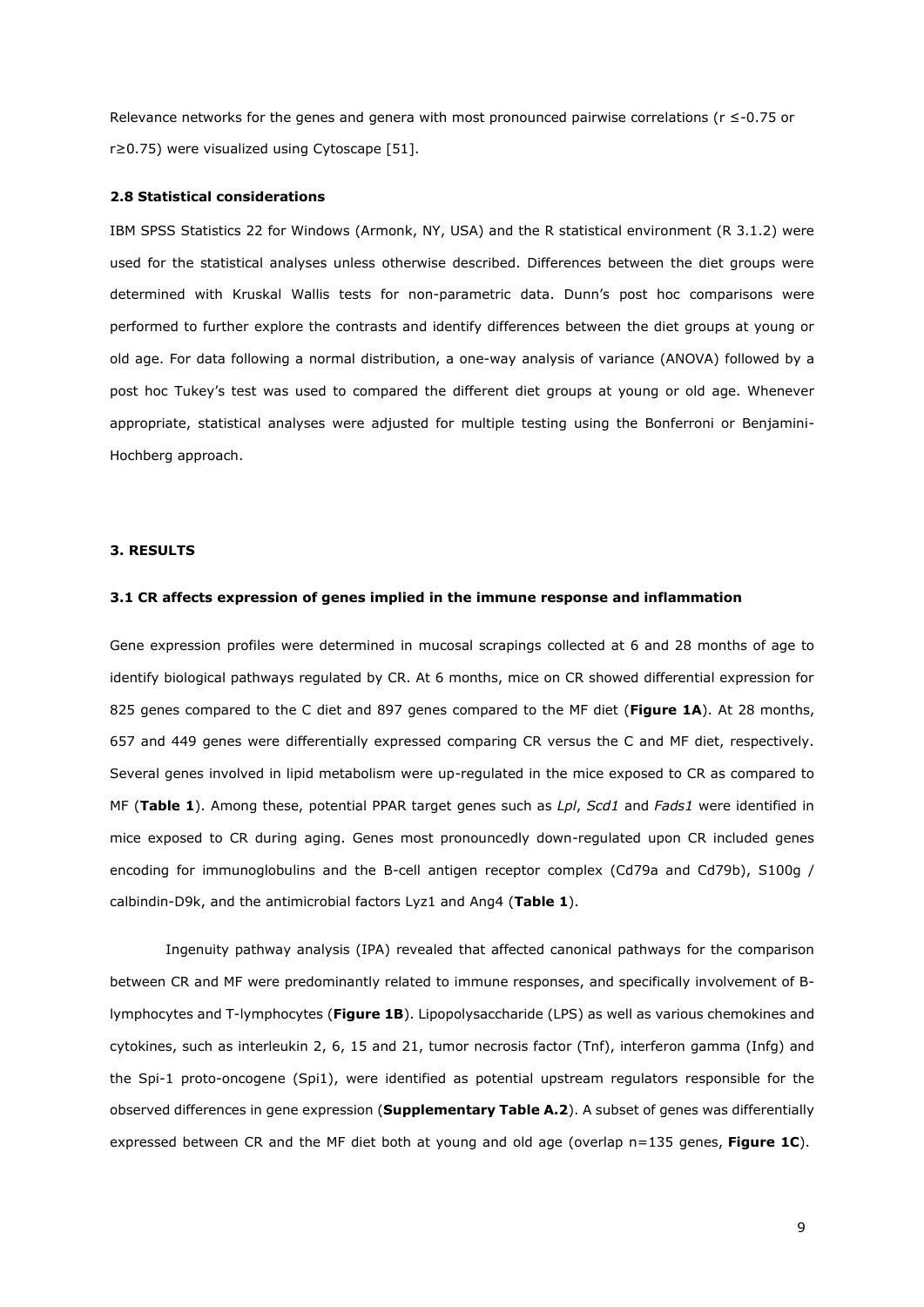Pathway and regulatory analyses for both ages consistently showed attenuation of expression related to immune responses and inflammation in the colon of mice exposed to CR.

To determine whether CR also affected systemic markers of inflammation, circulating levels of interleukin 6 (Il6) were measured in plasma. Levels of Il6 were significantly lower in the mice exposed to CR as compared to the C (p<0.05) or CR>MF diet (p<0.01) at old age (**Figure 1D**).

#### **3.2 Gene expression profiles largely adapt to the MF diet after a diet switch at old age**

Principal component analyses (PCA) based on the 1000 most variable genes at old age showed that the diet switch (CR>MF) resulted in gene expression profiles that largely resembled profiles of mice on the MF diet (**Figure 1E).** To further investigate persistence or adaptation of expression profiles in the colonic scrapings, we identified genes that were specifically associated with either CR or MF in the diet switch group (**Figure 1F**). Based on 449 genes that were differently expressed between CR and MF, we recognized 27 genes that remained similar to the CR group (p>0.01 for CR versus CR>MF) (**Supplementary Table B.1**). Besides several immunoglobulin-related genes, mucin 20 (*Muc20*) was one of the most prominent CR-associated genes after the diet switch (**Figure 1G**).

Equally, 161 MF-associated genes were identified (**Supplementary Table B.1**). Stearoyl-CoA desaturase-1 (*Scd1*) was one of the most prominent adapted genes (**Figure 1H**). This key enzyme in fatty acid regulation was highly expressed in mice exposed to CR, but expression was strongly diminished after the diet switch. Besides *Scd1,* other genes involved in metabolic processes also adapted to the MF expression profile. **Supplementary Figure A.1** shows a network of genes and related molecules involved in lipid metabolism and energy production that shifted towards the MF profile.

In conclusion, gene expression profiles in the colon and circulating levels of Il6 suggest an attenuated immune response and anti-inflammatory profile in mice exposed to lifelong CR. Switching from CR to an *ad libitum* MF diet at old age resulted in physiological and molecular adaptation. Given the central role of LPS as predicted regulator for gene expression, plausible effects of the dietary regimens on intestinal microbiota composition were further investigated.

# **3.3 The CR diet determines microbiota profiles that are not persistent after a diet switch**

Microbial profiling of the colonic luminal content based on Illumina MiSeq sequencing of PCR-amplified 16S rRNA gene fragments resulted in an average of 27,340 reads (standard deviation: 7,940) per sample. The Shannon entropy, indicating richness and evenness, did not statistically significantly differ between the groups (**Figure 2A**). Analyses at the phylum level revealed that Firmicutes were less abundant, whereas Actinobacteria and Verrucomicrobia were more abundant in young mice exposed to CR as compared to the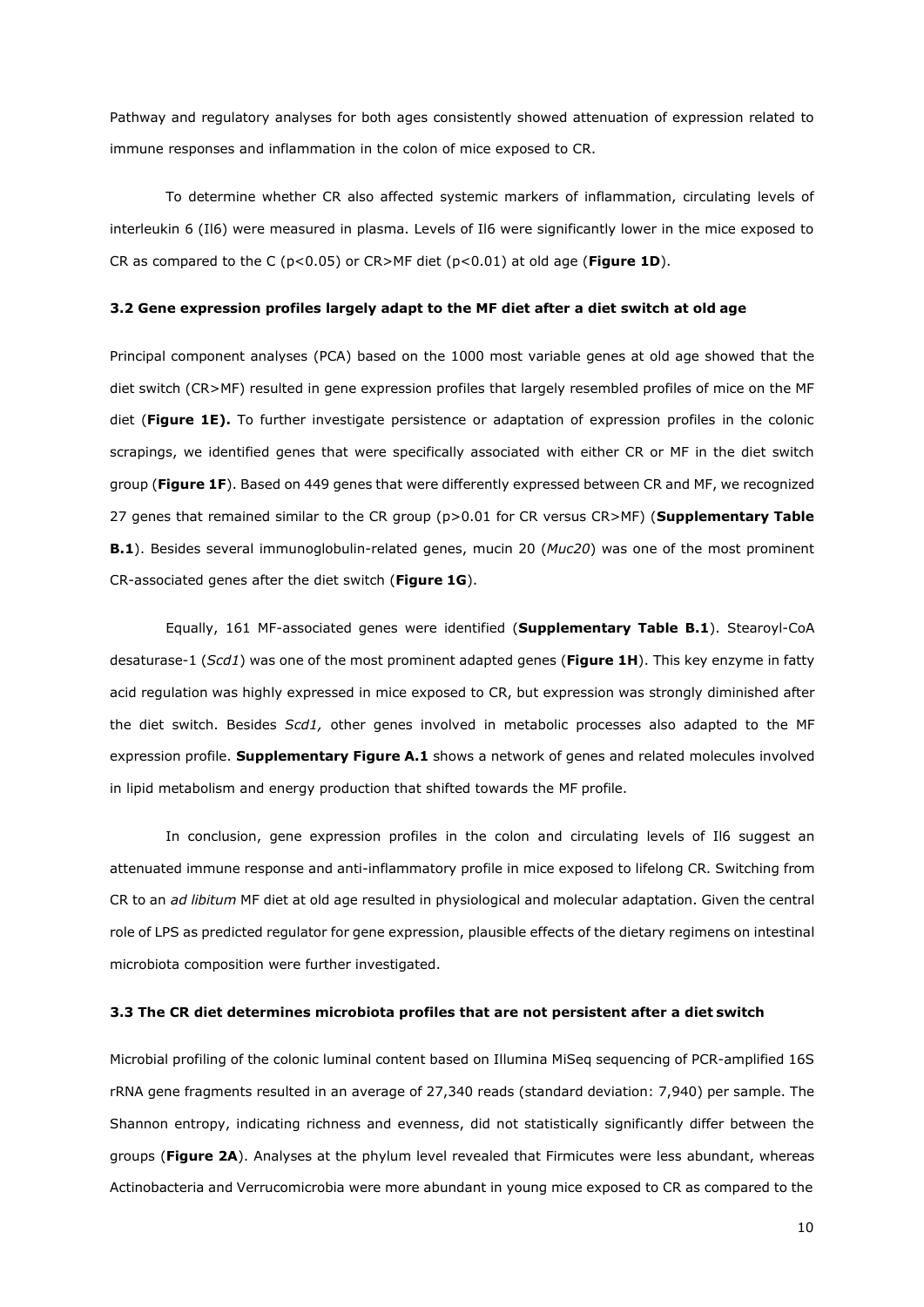C and MF diet (**Figure 2B**). Likewise, Actinobacteria (<1%) as well as Verrucomicrobia (<1%) were hardly detected in old mice on the C or MF diet, whereas these phyla were more abundant (8% and 4%, respectively) in mice on lifelong CR. In old mice on the MF diet, relative abundance of the Tenericutes increased  $(2%)$  as compared to the other diet groups  $( $0.1\%$ ).$  Differences in microbial composition between samples estimated based on the Bray-Curtis dissimilarity showed that CR clearly separated from the C and MF diet (**Figure 2C**). Switching from CR to MF resulted in microbial profiles that largely resembled that of mice fed the C and MF diet.

More in-depth analyses of the microbiota composition in the colonic luminal content revealed that for 26 genera the relative abundance differed for the respective diet groups (Kruskal Wallis test, p<0.05 with Bonferroni correction, **Figure 2D**). At both 6 and 28 months, CR-exposure specifically resulted in higher relative abundance of *Bifidobacterium* and *Lactobacillus* genera as compared to the C or MF intervention group. A member of the *Peptostreptococcaceae* family, *Clostridium sensu stricto 1* and *Turicibacter* genera were less abundant or absent in the mice on CR. Some genera showed age-related changes in relative abundance, which was markedly attenuated by CR (**Figure 2E**). The relative abundance of *Akkermansia*, *Parasutterella*, *Bifidobacterium*, *Allobaculum* and an unclassified member of the *Coriobacteriaceae* family increased, whereas for *Desulfovibrio, Bilophila*, *Turicibacter*, and few others relative abundances decreased during aging upon CR-exposure as compared to the other diet groups. In line with the pronounced microbial signatures affiliated with the respective diet groups, body weight at sacrifice also showed modest to strong inverse correlations with relative abundance of several genera, including *Akkermansia, Bifidobacterium, Parasutterella* and others (**Figure 2F** and **Supplementary Table A.3**). Similar results were observed when epididymal white adipose tissue (in % of body weight) was considered in relation to relative abundance of these genera (**Supplementary Table A.3**).

Taken altogether, these data indicate that CR strongly influenced colonic microbiota composition and that lifelong exposure to CR protected against age-related shifts in microbiota composition. Switching from CR to an *ad libitum* MF diet resulted in microbial profiles that largely adapted to the MF diet (**Figure 3A**). Multivariate redundancy analyses (RDA) revealed that discriminating OTU signatures specific for CR include *Parasutterella*, *Lactobacillus* and *Bifidobacterium* genera. The diet switch was associated with a signature that resembled that of mice fed the C and MF diet at old age (including genera of *Blautia*, *Roseburia*, *Desulfovibrio* and others, **Figure 3B**). These findings indicate that the microbiota profiles in aging mice are dynamic and sensitive to dietary changes, even after lifelong adherence to a strict CR regimen.

#### **3.4 Integration of microbiota composition data and gene expression profiles**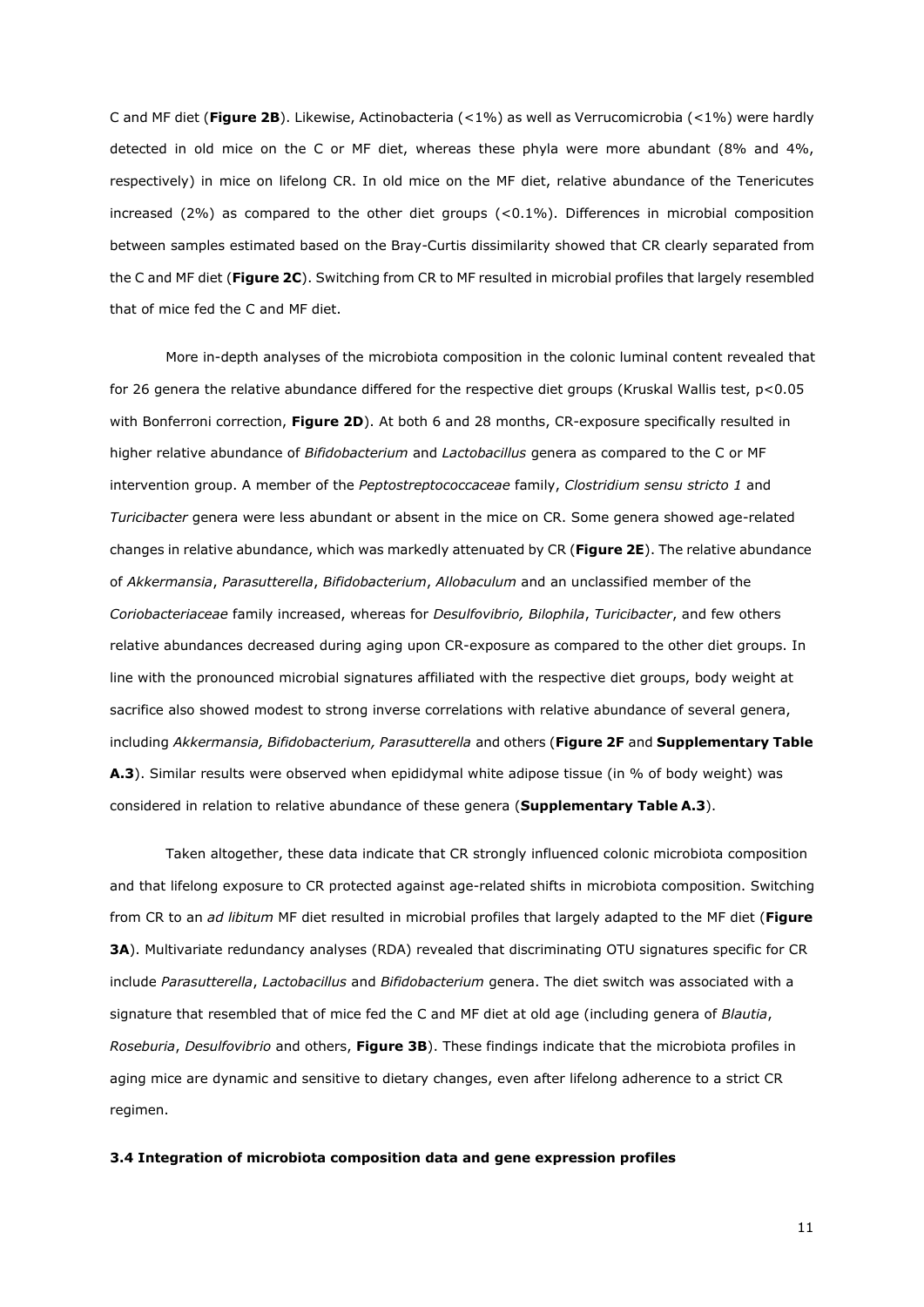To reveal whether microbiota composition in the colonic luminal content and gene expression in the colonic scrapings were correlated, transcriptomic and microbiota datasets were integrated based on data of individual mice. The 1000 most variable genes at old age showed pronounced correlations with microbiota composition at the genus level (**Figure 4A**). The two main identified gene clusters referred to biological processes implied in muscle system processes and inflammation (gene cluster 2, 181 genes) or B-cell activation (cluster 3, 152 genes) (**Table 2**). Gene cluster 2 and 3 were positively correlated with microbiota cluster D, which included *Clostridium sensu stricto 1*, *Turicibacter*, *Roseburia, Bilophila* and various members of the *Ruminococcaceae* and *Lachnospiraceae* families *(***Table 2***)*. An inverse correlation for genes in cluster 2 and 3 was found for *Lactobacillus*, *Bifidobacterium,* an unclassified *Coriobacteriaceae* and the *Parasutterella* genera in cluster F, whereas also *Parabacteroide*s and *Bacteroides* in cluster E were inversely associated with this gene cluster (**Figure 4A**).

Focussing on the most pronounced (r<-0.75 or r>0.75) correlations in a network analysis indicated that mainly the *Parabacteroides* genus was inversely correlated to genes involved in extracellular matrix organization, cellular migration, and immune-related genes (**Figure 4B**). Also *Parasutterella*, *Bifidobacterium* and an unclassified member of the *Coriobacteriaceae* family were inversely correlated to several immune-related genes, including genes involved in the innate immune response (*Cybb*, *Cxcl13*). *Roseburia*, *Turicibacter* and an unclassified member of the *Ruminococcaceae* family showed positive correlations for the same genes. Altogether, these results showed that microbiota composition and gene expression profiles in the colon were correlated.

#### **3.5 Metabolic signatures show lower bile acid levels in the colon of mice on CR**

To strengthen evidence for causal relationships between microbiota composition and gene expression, we determined whether metabolites in the colonic luminal content were affected by the dietary interventions. Specifically, levels of short-chain fatty acids (SCFAs) and succinate, as major microbial end-products, were determined by <sup>1</sup>H-NMR analyses. Levels of butyrate, acetate and propionate did not differ between dietary regimens within the specific age groups (**Figure 5A-C**) and substantial variation between individual mice was observed. Levels of succinate were higher in the colonic luminal content of old mice on CR as compared to the C diet (p<0.05) (**Figure 5D**).

Further exploration of the <sup>1</sup>H-NMR spectra showed that levels of several bile acids in the colonic luminal content showed pronounced variation for the different diet groups and ages. Four bile acids could be identified and annotated based on the <sup>1</sup>H-NMR spectra and reference compounds carefully titrated to the samples: 1) cholic acid (CA), 2) deoxycholic acid (DxCA) or taurodeoxycholic acid (TDxCA), 3) chenodeoxycholic acid (ChDxCA), and 4) a ChDxCA derivate [52]. Levels of the primary bile acid CA did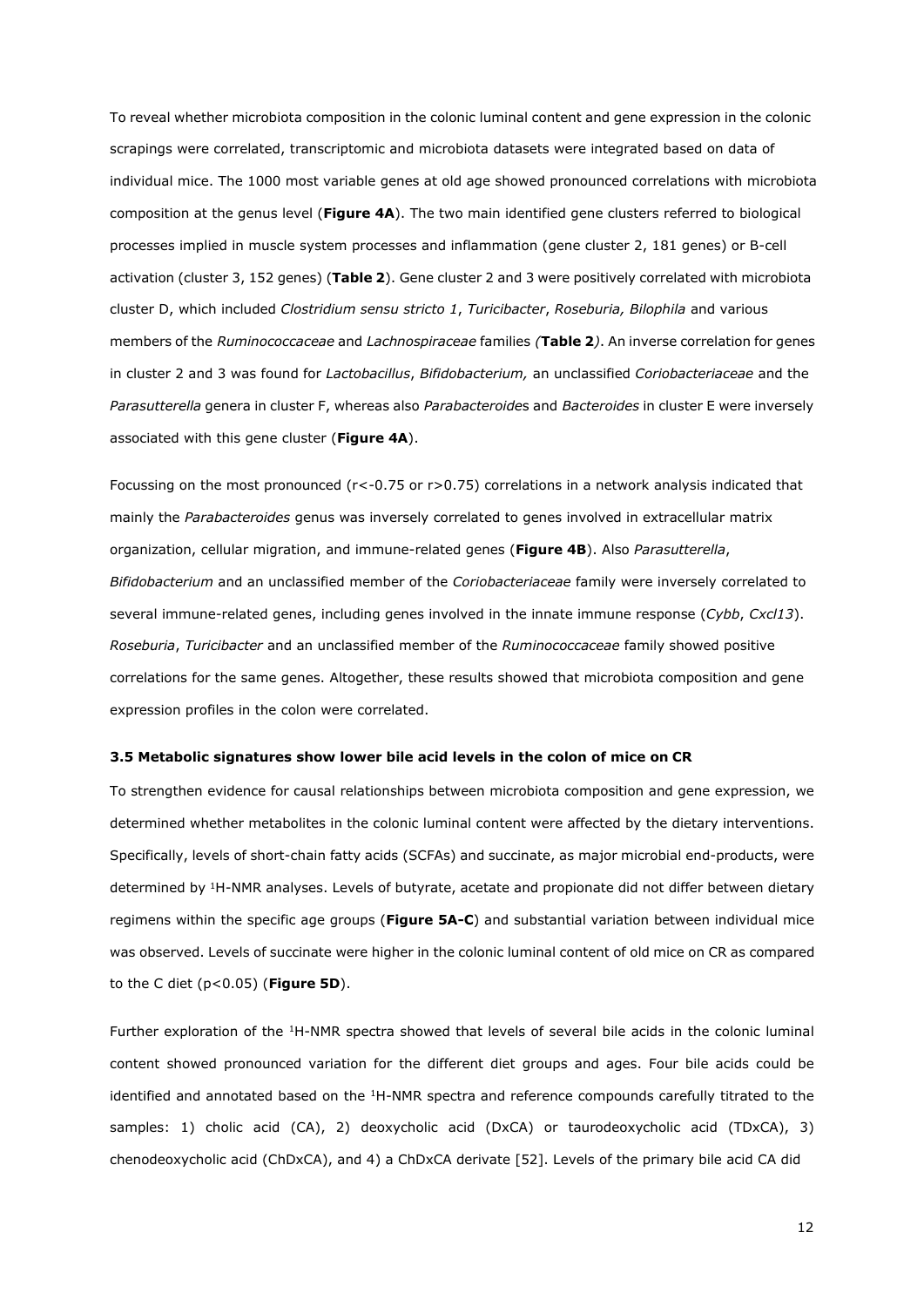not differ between the diet groups, whereas levels of ChDxCA and the secondary bile acids (DxCA / TDxCA and a ChDxCA derivate) were lower in mice exposed to CR as compared to the other diet groups (**Figure 5E-H**). Levels of these bile acids were inversely correlated with relative abundance of *Lactobacillus* and *Bifidobacterium* and few other genera in the colonic luminal content (for the ChDxCA derivate: Spearman r=-0.824 for *Bifidobacterium*, r=-0.750 for *Lactobacillus* and r=-0.733 for *Parasutterella*) and positively correlated with relative abundance of for example *Turicibacter* (r=0.702) and an uncultured *Peptostreptococcaceae* (r=0.624) (**Figure 5I**).

Also urinary metabolites were determined in old mice. From <sup>1</sup>H-NMR spectra of the urine samples, 58 molecules were identified. Both supervised partial least square discriminant analyses (PLS-DA) and unsupervised (PCA) analyses clearly showed clustering of the mice per diet group (**Figure 6A, 6C, 6D**). Mice exposed to lifelong CR appeared to have different urinary metabolite profiles compared to C and MF diets. Metabolites related to the tricarboxylic acid cycle (TCA) cycle, such as succinate, fumarate, citrate, cis-aconitate and 2-oxoglutarate, were more abundant in mice on CR as compared to the C or MF group (**Figure 6B**, **6E**). Interestingly, also levels of other metabolites, such as 2-hydroxyisobutyrate which is a microbial metabolite and is associated with adiposity [53], differed between the intervention groups (**Figure 6F**).

# **4. DISCUSSION**

The results of this study, unique for its integration of molecular, microbial and metabolic parameters, showed that lifelong CR induced pronounced effects in the colon of aging mice. Our findings strongly support the hypothesis that CR prevents or delays the aging-induced decline in colonic health by modulating the immune response and protection against chronic low-grade inflammation [54, 55]. Moreover, we speculate that the colonic gene expression profiles related to lipid metabolism and urinary TCA metabolites are pointing towards efficient regulation of energy metabolism in mice exposed to CR. Molecular, microbial and metabolic patterns showed adaptation after switching from CR to an *ad libitum* MF diet, although a small subset of genes remained CR-associated.

Several mechanisms have already been proposed to explain the health-promoting or life-extending effects of CR [7, 8]. Based on our gene expression data, CR-induced effects in the colon seemed to be dominated by alterations in immune- and metabolism-related processes. Our findings are consistent with various studies showing that CR affected markers of immune function or reduced expression of inflammatory genes in different tissues and model species [54, 56, 57]. The imbalance between pro- and anti-inflammatory stimuli and subsequent manifestation of chronic, low-grade inflammation during aging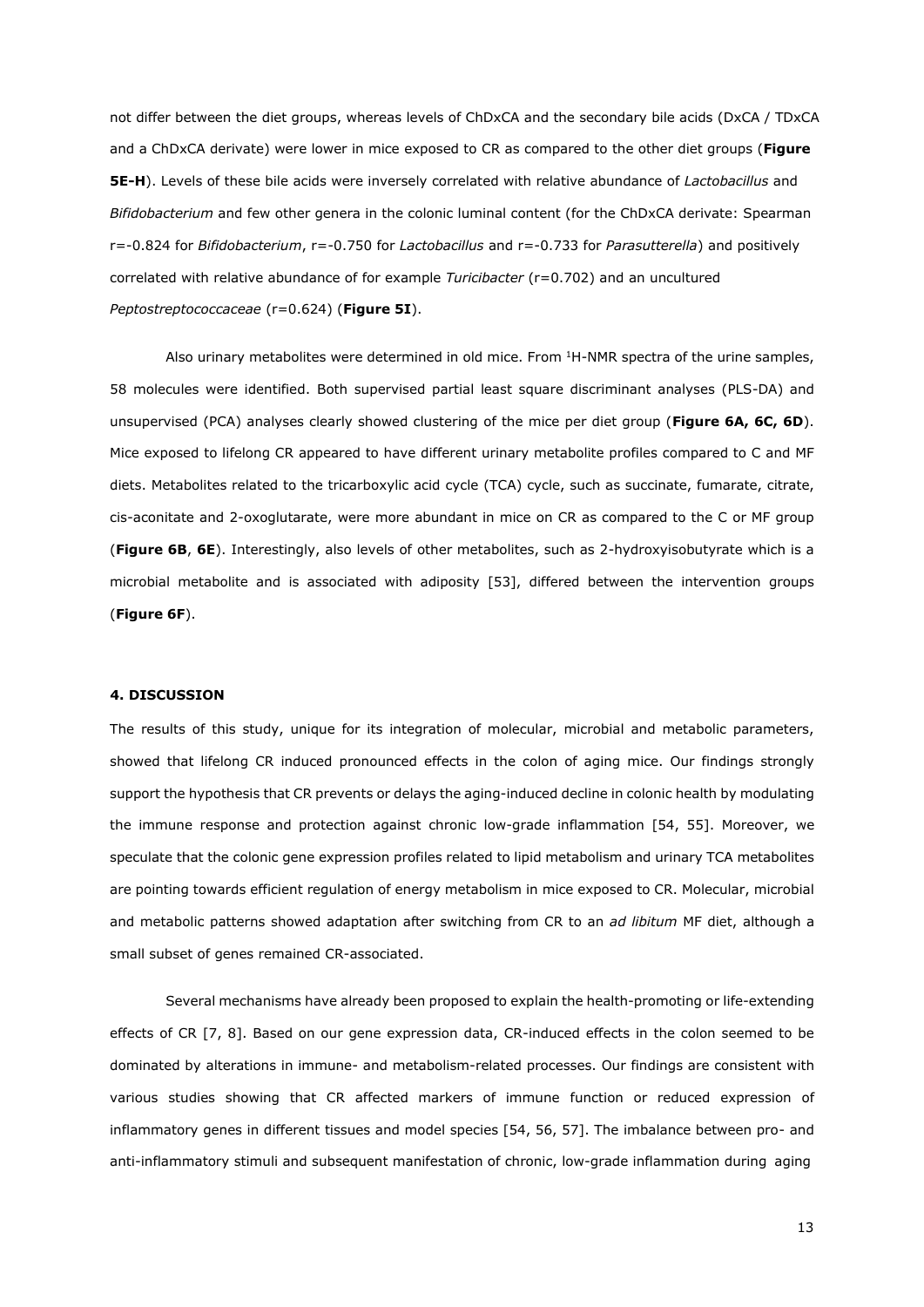are well-known for their involvement in age-related diseases [9]. The intestinal microbiota has been suggested as one of the contributors to chronic low-grade inflammation, possibly through LPS or other microbial products [58-60]. In our study, LPS was identified as one of the main upstream regulators predicted to be responsible for gene expression differences between CR and MF. Moreover, down-regulated expression of *Lyz1* and *Ang4*, two genes encoding for antimicrobial proteins, as well as lowered plasma levels of Il6 may imply that mice on CR were exposed to less pro-inflammatory stimuli. According to recent insights, the intestinal microbiota is considered a critical determinant of pro- as well as anti-inflammatory stimuli [60].

Progressive changes in microbiota composition during aging have been described in humans and mice [14, 20, 61]. Our study adds evidence that CR is able to diminish age-related shifts in the intestinal microbiota. Especially age-related declines in relative abundance of *Bifidobacterium*, *Akkermansia*, *Allobaculum*, *Parasutterella* and an unclassified member of the *Coriobacteriaceae* family were prevented in mice on CR. *Bifidobacterium* and *Parasutterella* were, besides *Parabacteroides*, also the most pronounced genera inversely associated with the expression of genes involved in the immune response and extracellular matrix organization. *Bifidobacterium* spp. have been previously recognized for their immunemodulatory and anti-inflammatory effects and are therefore considered beneficial for colonic health [62, 63]. We identified an unclassified genus of the *Coriobacteriaceae* family, which showed similar correlation patterns as the *Bifidobacterium* genus. The functional relevance of these findings remains speculative, however, relative abundance of the *Coriobacteriaceae* was previously reported to be lower in children with inflammatory bowel diseases as compared to healthy controls [64]. Besides, the *Coriobacteriaceae* family was implied in energy and lipid metabolism in mice [65]. These findings may provide leads for further research focussing on the potential beneficial effects of *Coriobacteriaceae* with regards to colonic health.

We demonstrated that several genera that were positively correlated with gene expression belong to the Clostridiales order. Although this order comprises a very diverse group of bacteria and functional interpretation is complicated, a previous study highlighted the relevance of the Clostridiales in relation to metabolic status in European women [66]. It should be noted that observed correlations between microbiota composition and colonic gene expression cannot reveal causal relationships, but may provide complementary layers of evidence. Therefore, we obtained further insights into functional outcomes that strengthen the evidence for causal relationships and provide plausible explanations for our observations.

Interestingly, levels of chenodeoxycholic acid and two secondary bile acids (derivates of cholic acid and chenodeoxycholic acid), but not cholic acid, were lower in the colonic luminal content of mice on CR as compared to the other diet groups. These results are in agreement with findings of short-term CR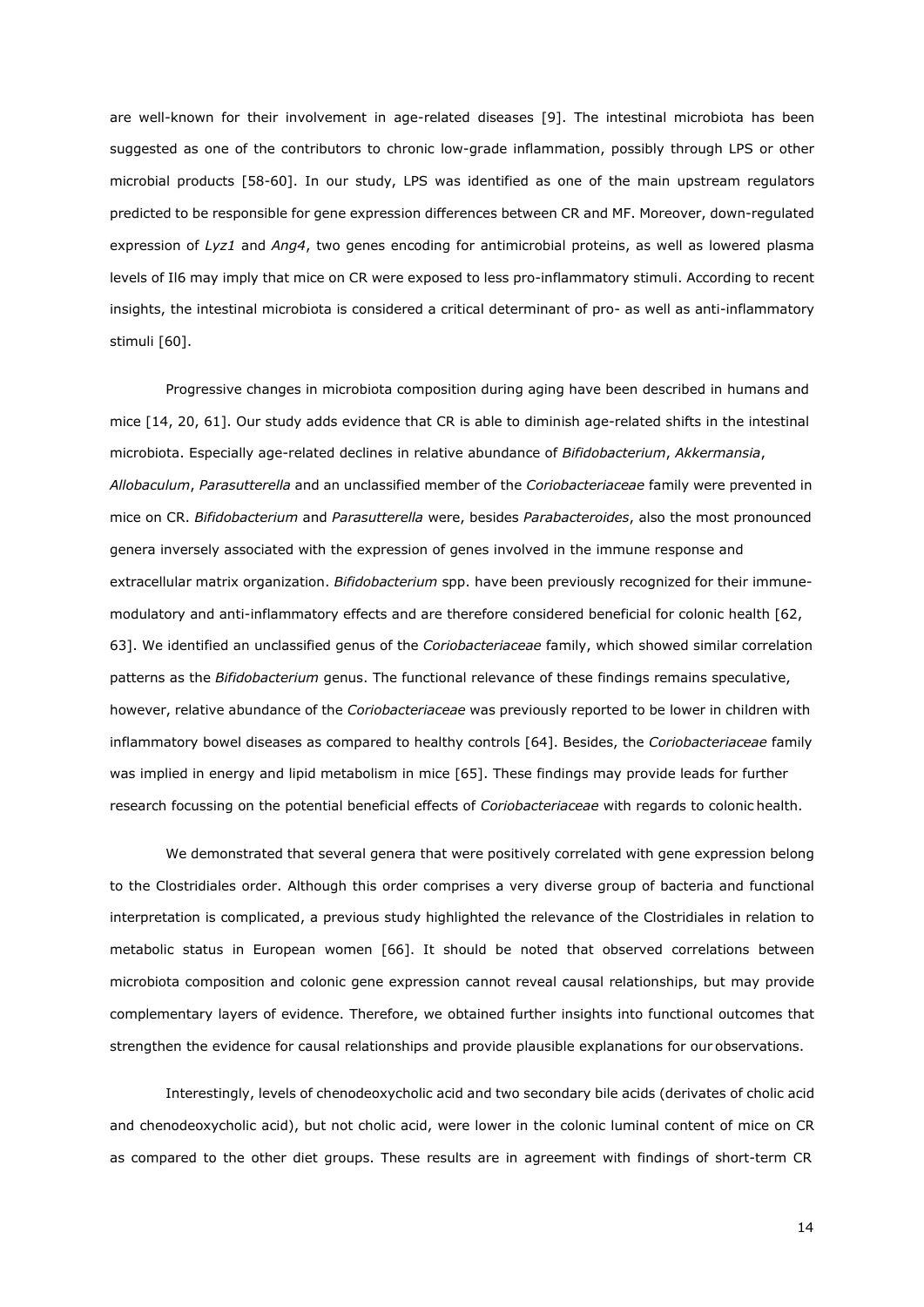experiments [67]. Elevated levels of secondary bile acids have been associated with inflammation, enhanced intestinal permeability, and colorectal cancer, which highlight the relevance of these compounds for colonic health and involvement in disease development [68-70]. Primary bile acids are synthesised from cholesterol in the liver, while secondary bile acids are formed by the intestinal bacteria [71]. Levels of the identified bile acids in our study were inversely correlated with relative abundance of *Bifidobacterium, Parasutterella* and *Lactobacillus* genera. Although firm conclusions about causal relationships should not be purely based on observed correlations, the intestinal microbiota is thus a plausible candidate that may explain observed differences in bile acid levels across the diet groups. Another explanation for the lowered bile acid levels in the colonic luminal content of mice on CR is based on previous observations that faecal excretion of bile acids is reduced upon CR in obese individuals, which is presumably due to a lowered food mass in the colon [72] or due to more efficient uptake in the ileum [73]. In our study, levels of SCFAs in the colonic luminal content were relatively low, which could be inherent to our semi-synthetic diets low in dietary fibre as compared to regular chow diets.

We have shown that urinary levels of TCA cycle metabolites were increased after lifelong CR as compared to the C or MF diet. Obviously, TCA cycle metabolites in the urine may originate from various tissues and organs, including the colon. Increased expression of genes encoding for metabolic enzymes in the TCA cycle have been previously shown in white adipose tissue of mice under long-term CR [74]. Interestingly, levels of citrate and other TCA metabolites were decreased in livers of old mice that underwent long-term CR [75]. The contradicting findings for liver and urine may point towards specific urinary excretion of TCA cycle intermediates upon an altered energy balance, which is also clearly demonstrated in relation to human adiposity [53]. We also observed lower levels of sucrose in the urine of CR mice as compared to the MF group, which may be due to a 'leaky gut' phenotype in the MF mice [76]. It should be mentioned that in our study urine samples were collected according to strict protocols in the morning, i.e. up to 17 hours after provision of the food [29]. The CR mice tended to consume their fixed portion quickly after provision. This implies that CR mice may have been fasted at the time of urine collection, whereas the C and MF mice had *ad libitum* access to their food and their fasting status may have slightly varied.

The unique diet switch from CR to an *ad libitum* MF diet at the age 24 months is one of the main strengths of our study. This switch allowed thorough examination of persistence of the CR-induced effects upon challenging conditions. Previous studies showed that favourable metabolic effects of CR, such as an improved glucose tolerance, are persistent after discontinuation of prolonged CR [26, 27]. In our study, we have seen that most gene expression profiles, relative abundance of microbial genera and levels of metabolites adapted to patterns of the MF mice after the diet switch. Our findings are in agreement with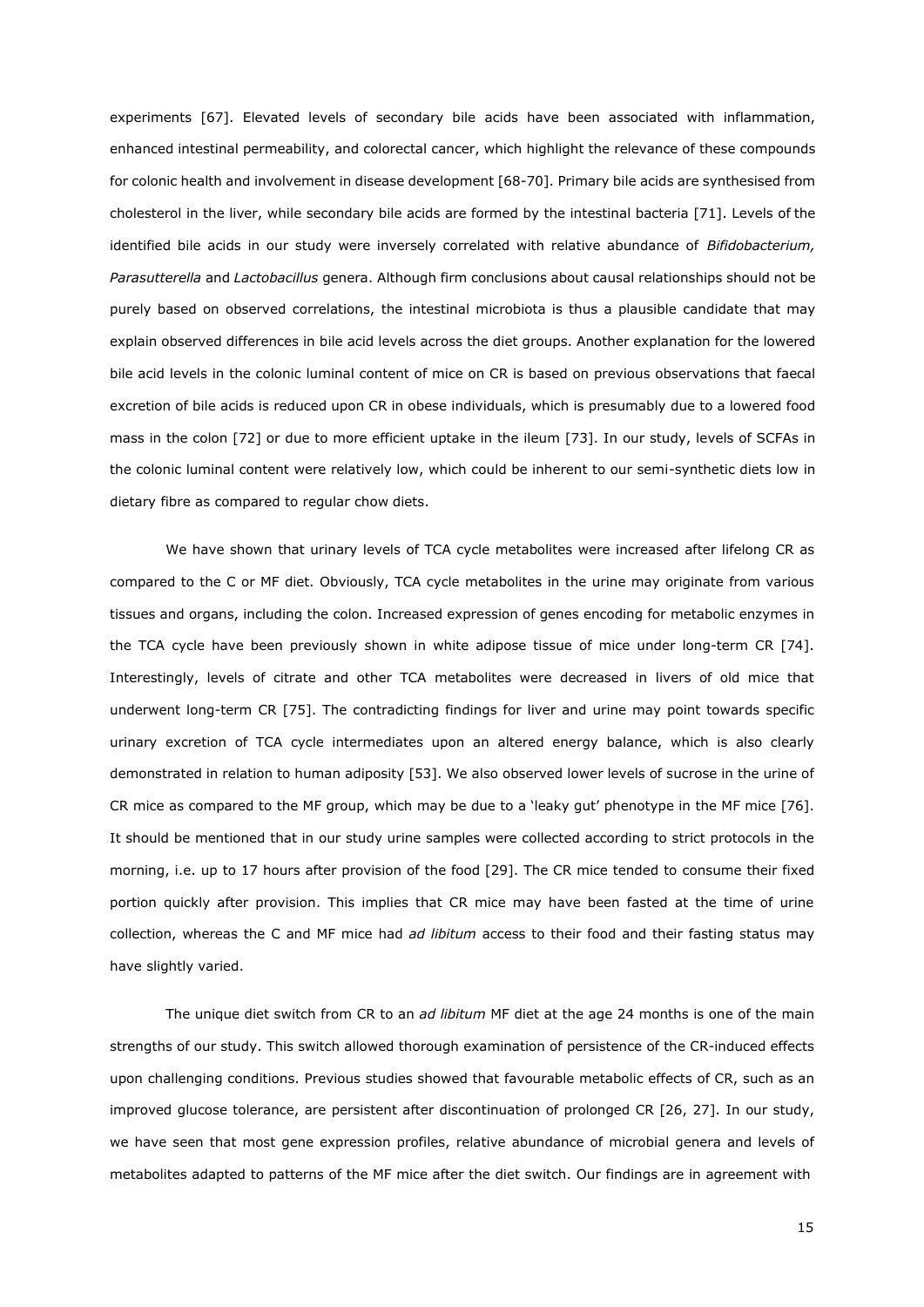results of our previous study focussing on persistence of the liver transcriptome in these mice [33]. Xu and colleagues recently described persistent microbial patterns after switching from CR to a high-fat diet, although it should be noted that their research was performed in the context of a chemically-induced colon cancer model [25]. We showed that expression of 27 genes remained CR-associated. Epigenetic programming may be a plausible explanation for the persistent expression of these genes [77]. Beside some immunoglobulin chains, mucin 20 (*Muc20*) was one of the genes that retained a CR-like profile with lower expression levels as compared to the MF diet. *Muc20* encodes a membrane-bound mucin [78] with low expression levels in the colon. Overexpression of this gene has been associated with a poor clinical outcome in colorectal cancer patients and aggressive colorectal cancer biology [79]. The majority of the differentially expressed genes, specifically involved in lipid metabolism, changed towards expression profiles of the MF mice.

Altogether, this study suggests that prolonged CR may beneficially affect indicators of colonic health in aging mice. A potential mode of action of CR includes prevention of a disturbed colonic microbial ecosystem during aging. Consequently, diminished exposure to specific microbial end-products and components, such as secondary bile acids or lipopolysaccharide (LPS), may result in attenuation of immune cell activation and hence prevention of chronic, low-grade inflammation in the colon (**Figure 7**). Moreover, we have now successfully shown that effects of CR on indicators of colonic health in mice were dynamic and were merely nullified after switching to a diet high in energy, although persistent effects on functional or pathological outcomes cannot be excluded. Our findings provide unique leads for further studies that need to address optimal and feasible strategies for prolonged energy deprivation, with consideration of potential detrimental effects, such as an increased risk of infections or infertility. Naturally, evidence from animal models does not perfectly reflect the human situation [80] and caveats should be carefully considered in terms of feasibility, duration, timing and stringency of the CR conditions [81]. Therefore, it should be further explored how these strategies can be implemented in the human lifestyle and as such may contribute to healthy aging.

# **ACKNOWLEDGEMENTS**

We would like to thank Guido Hooiveld for his valuable suggestions regarding data analysis and Adrià López Nadal and Mark Boekschoten for their technical support.

# **CONFLICTS OF INTEREST:** none

## **REFERENCES**

[1] López-Otín C, Blasco MA, Partridge L, Serrano M, Kroemer G. The Hallmarks of Aging. Cell. 2013;153:1194- 217.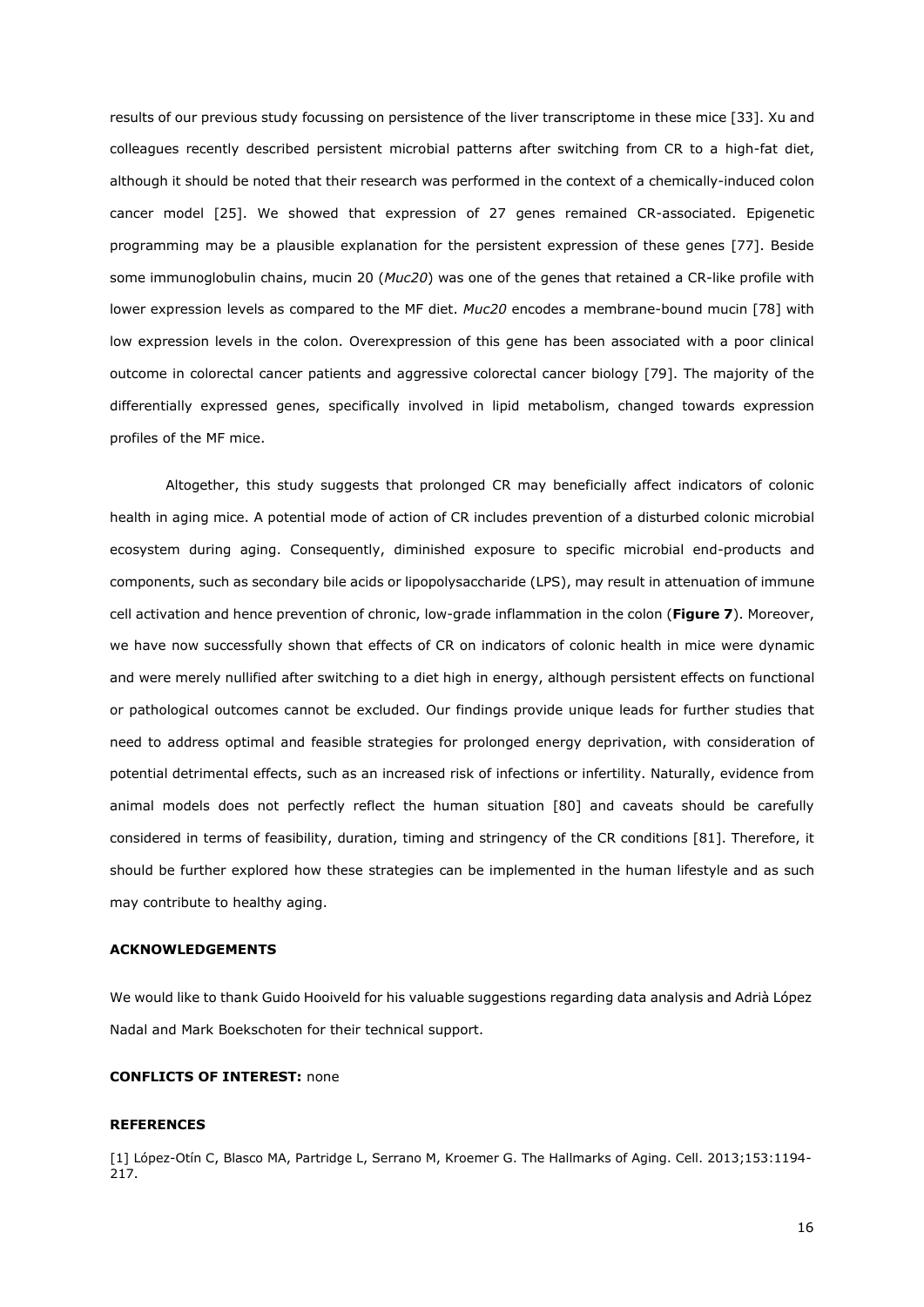[2] Gems D, Partridge L. Genetics of Longevity in Model Organisms: Debates and Paradigm Shifts. Annual Review of Physiology. 2013;75:621-44.

[3] Hung WW, Ross JS, Boockvar KS, Siu AL. Recent trends in chronic disease, impairment and disability among older adults in the United States. BMC geriatrics. 2011;11:47.

[4] Fontana L, Partridge L. Promoting Health and Longevity through Diet: From Model Organisms to Humans. Cell. 2015;161:106-18.

[5] Mattison JA, Colman RJ, Beasley TM, Allison DB, Kemnitz JW, Roth GS, et al. Caloric restriction improves health and survival of rhesus monkeys. Nat Commun. 2017;8:14063.

[6] Most J, Tosti V, Redman LM, Fontana L. Calorie restriction in humans: An update. Ageing Research Reviews. 2017;39:36-45.

[7] Chung KW, Kim DH, Park MH, Choi YJ, Kim ND, Lee J, et al. Recent advances in calorie restriction research on aging. Experimental Gerontology. 2013;48:1049-53.

[8] López‐Lluch G, Navas P. Calorie restriction as an intervention in ageing. The Journal of Physiology. 2016;594:2043-60.

[9] Franceschi C, Campisi J. Chronic Inflammation (Inflammaging) and Its Potential Contribution to Age-Associated Diseases. The Journals of Gerontology Series A: Biological Sciences and Medical Sciences. 2014;69:S4- S9.

[10] Chung HY, Kim HJ, Kim JW, Yu BP. The inflammation hypothesis of aging: molecular modulation by calorie restriction. Annals of the New York Academy of Sciences. 2001;928:327-35.

[11] Xia S, Zhang X, Zheng S, Khanabdali R, Kalionis B, Wu J, et al. An Update on Inflamm-Aging: Mechanisms, Prevention, and Treatment. Journal of Immunology Research. 2016;2016:8426874.

[12] Fontana L, Klein S. Aging, adiposity, and calorie restriction. Jama. 2007;297:986-94.

[13] Bales CW, Kraus WE. Caloric restriction: implications for human cardiometabolic health. Journal of cardiopulmonary rehabilitation and prevention. 2013;33:201-8.

[14] Biagi E, Candela M, Fairweather-Tait S, Franceschi C, Brigidi P. Ageing of the human metaorganism: the microbial counterpart. Age. 2012;34:247-67.

[15] Claesson MJ, Jeffery IB, Conde S, Power SE, O'Connor EM, Cusack S, et al. Gut microbiota composition correlates with diet and health in the elderly. Nature. 2012;488:178-84.

[16] Andrade ME, Araujo RS, de Barros PA, Soares AD, Abrantes FA, Generoso Sde V, et al. The role of immunomodulators on intestinal barrier homeostasis in experimental models. Clinical nutrition (Edinburgh, Scotland). 2015;34:1080-7.

[17] Turner JR. Intestinal mucosal barrier function in health and disease. 2009;9:799-809.

[18] Steegenga WT, de Wit NJ, Boekschoten MV, Ijssennagger N, Lute C, Keshtkar S, et al. Structural, functional and molecular analysis of the effects of aging in the small intestine and colon of C57BL/6J mice. BMC medical genomics. 2012;5:38.

[19] Biagi E, Nylund L, Candela M, Ostan R, Bucci L, Pini E, et al. Through ageing, and beyond: gut microbiota and inflammatory status in seniors and centenarians. PLoS One. 2010;5:e10667.

[20] Langille MG, Meehan CJ, Koenig JE, Dhanani AS, Rose RA, Howlett SE, et al. Microbial shifts in the aging mouse gut. Microbiome. 2014;2:50.

[21] Woodmansey EJ, McMurdo ME, Macfarlane GT, Macfarlane S. Comparison of compositions and metabolic activities of fecal microbiotas in young adults and in antibiotic-treated and non-antibiotic-treated elderly subjects. Applied and environmental microbiology. 2004;70:6113-22.

[22] Zhang C, Li S, Yang L, Huang P, Li W, Wang S, et al. Structural modulation of gut microbiota in life-long calorie-restricted mice. Nature communications. 2013;4.

[23] Olivo-Marston SE, Hursting SD, Perkins SN, Schetter A, Khan M, Croce C, et al. Effects of calorie restriction and diet-induced obesity on murine colon carcinogenesis, growth and inflammatory factors, and microRNA expression. PLoS One. 2014;9:e94765.

[24] Harvey AE, Lashinger LM, Otto G, Nunez NP, Hursting SD. Decreased systemic IGF-1 in response to calorie restriction modulates murine tumor cell growth, nuclear factor-kappaB activation, and inflammation-related gene expression. Molecular carcinogenesis. 2013;52:997-1006.

[25] Xu J, Galley JD, Bailey MT, Thomas-Ahner JM, Clinton SK, Olivo-Marston SE. The Impact of Dietary Energy Intake Early in Life on the Colonic Microbiota of Adult Mice. Scientific reports. 2016;6:19083.

[26] Selman C, Hempenstall S. Evidence of a metabolic memory to early-life dietary restriction in male C57BL/6 mice. Longevity & Healthspan. 2012;1:2-.

[27] Cameron KM, Miwa S, Walker C, von Zglinicki T. Male mice retain a metabolic memory of improved glucose tolerance induced during adult onset, short-term dietary restriction. Longevity & Healthspan. 2012;1:3-.

[28] Rusli F, Boekschoten MV, Zubia AA, Lute C, Muller M, Steegenga WT. A weekly alternating diet between caloric restriction and medium fat protects the liver from fatty liver development in middle-aged C57BL/6J mice. Molecular nutrition & food research. 2015;59:533-43.

[29] van Norren K, Rusli F, van Dijk M, Lute C, Nagel J, Dijk FJ, et al. Behavioural changes are a major contributing factor in the reduction of sarcopenia in caloric-restricted ageing mice. Journal of cachexia, sarcopenia and muscle. 2015;6:253-68.

[30] Rusli F, Deelen J, Andriyani E, Boekschoten MV, Lute C, van den Akker EB, et al. Fibroblast growth factor 21 reflects liver fat accumulation and dysregulation of signalling pathways in the liver of C57BL/6J mice. Scientific reports. 2016;6:30484.

[31] Szalowska E, Tesfay HA, van Hijum SA, Kersten S. Transcriptomic signatures of peroxisome proliferatoractivated receptor alpha (PPARalpha) in different mouse liver models identify novel aspects of its biology. BMC genomics. 2014;15:1106.

[32] Georgiadi A, Boekschoten MV, Müller M, Kersten S. Detailed transcriptomics analysis of the effect of dietary fatty acids on gene expression in the heart. Physiological Genomics. 2012;44:352-61.

[33] Rusli F, Boekschoten MV, Borelli V, Sun C, Lute C, Menke AL, et al. Plasticity of life-long calorie restricted C57BL/6J mice in adapting to a medium-fat diet intervention at old age - Aging Cell (in press). 2017.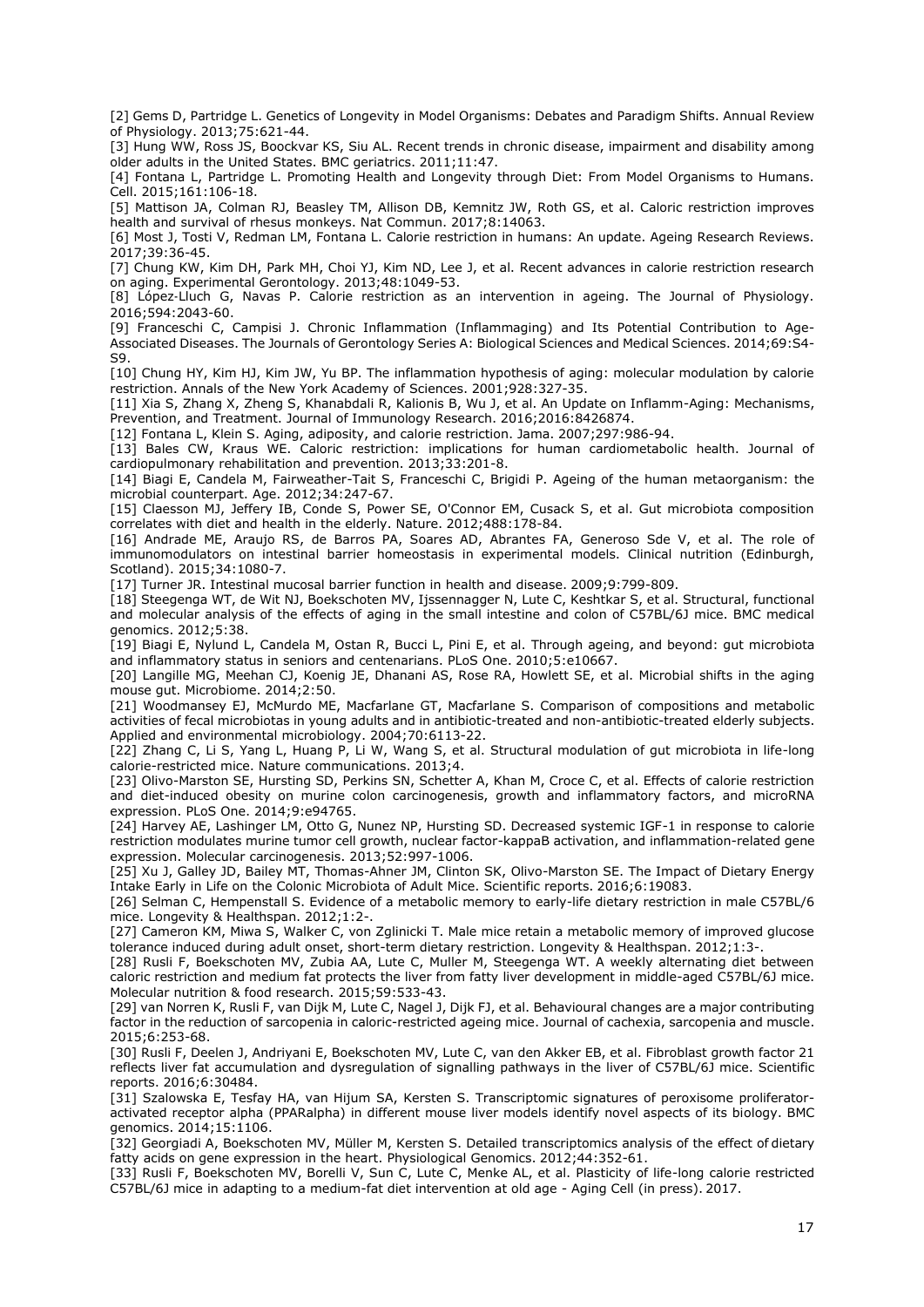[34] Irizarry RA, Hobbs B, Collin F, Beazer-Barclay YD, Antonellis KJ, Scherf U, et al. Exploration, normalization, and summaries of high density oligonucleotide array probe level data. Biostatistics (Oxford, England). 2003;4:249-64.

[35] Dai M, Wang P, Boyd AD, Kostov G, Athey B, Jones EG, et al. Evolving gene/transcript definitions significantly alter the interpretation of GeneChip data. Nucleic acids research. 2005;33:e175.

[36] Sartor MA, Tomlinson CR, Wesselkamper SC, Sivaganesan S, Leikauf GD, Medvedovic M. Intensity-based hierarchical Bayes method improves testing for differentially expressed genes in microarray experiments. BMC bioinformatics. 2006;7:538.

[37] Quast C, Pruesse E, Yilmaz P, Gerken J, Schweer T, Yarza P, et al. The SILVA ribosomal RNA gene database project: improved data processing and web-based tools. Nucleic acids research. 2013;41:D590-D6.

[38] C.J.F. tB, Lepš J. Canoco 5: Canoco reference manual and user's guide: software for ordination (version 5). Microcomputer Power (Ithaca, NY, USA) 496 pp.2012.

[39] Legendre P, Gallagher ED. Ecologically meaningful transformations for ordination of species data. Oecologia. 2001;129:271-80.

[40] Haenen D, Souza da Silva C, Zhang J, Koopmans SJ, Bosch G, Vervoort J, et al. Resistant starch induces catabolic but suppresses immune and cell division pathways and changes the microbiome in the proximal colon of male pigs. The Journal of nutrition. 2013;143:1889-98.

[41] Laghi L, Picone G, Cruciani F, Brigidi P, Calanni F, Donders G, et al. Rifaximin modulates the vaginal microbiome and metabolome in women affected by bacterial vaginosis. Antimicrobial agents and chemotherapy. 2014;58:3411-20.

[42] Coombes KR, Fritsche HA, Jr., Clarke C, Chen JN, Baggerly KA, Morris JS, et al. Quality control and peak finding for proteomics data collected from nipple aspirate fluid by surface-enhanced laser desorption and ionization. Clinical chemistry. 2003;49:1615-23.

[43] Liland KH, Almoy T, Mevik BH. Optimal choice of baseline correction for multivariate calibration of spectra. Applied spectroscopy. 2010;64:1007-16.

[44] Savorani F, Tomasi G, Engelsen SB. icoshift: A versatile tool for the rapid alignment of 1D NMR spectra. Journal of magnetic resonance (San Diego, Calif : 1997). 2010;202:190-202.

[45] Dieterle F, Ross A, Schlotterbeck G, Senn H. Probabilistic Quotient Normalization as Robust Method to Account for Dilution of Complex Biological Mixtures. Application in 1H NMR Metabonomics. Analytical chemistry. 2006;78:4281-90.

[46] Wishart DS, Tzur D, Knox C, Eisner R, Guo AC, Young N, et al. HMDB: the Human Metabolome Database. Nucleic acids research. 2007;35:D521-6.

[47] Gonzalez I, Cao KA, Davis MJ, Dejean S. Visualising associations between paired 'omics' data sets. BioData mining. 2012;5:19.

[48] Fernandes AD, Reid JNS, Macklaim JM, McMurrough TA, Edgell DR, Gloor GB. Unifying the analysis of highthroughput sequencing datasets: characterizing RNA-seq, 16S rRNA gene sequencing and selective growth experiments by compositional data analysis. Microbiome. 2014;2:15-.

[49] Kuleshov MV, Jones MR, Rouillard AD, Fernandez NF, Duan Q, Wang Z, et al. Enrichr: a comprehensive gene set enrichment analysis web server 2016 update. Nucleic acids research. 2016.

[50] Chen EY, Tan CM, Kou Y, Duan Q, Wang Z, Meirelles GV, et al. Enrichr: interactive and collaborative HTML5 gene list enrichment analysis tool. BMC bioinformatics. 2013;14:128.

[51] Shannon P, Markiel A, Ozier O, Baliga NS, Wang JT, Ramage D, et al. Cytoscape: a software environment for integrated models of biomolecular interaction networks. Genome Res. 2003;13:2498-504.

[52] Gowda GA, Ijare OB, Somashekar BS, Sharma A, Kapoor VK, Khetrapal CL. Single-step analysis of individual conjugated bile acids in human bile using 1H NMR spectroscopy. Lipids. 2006;41:591-603.

[53] Elliott P, Posma JM, Chan Q, Garcia-Perez I, Wijeyesekera A, Bictash M, et al. Urinary metabolic signatures of human adiposity. Science Translational Medicine. 2015;7:285ra62-ra62.

[54] Nikolich-Žugich J, Messaoudi I. Mice and flies and monkeys too: Caloric restriction rejuvenates the aging immune system of non-human primates. Experimental Gerontology. 2005;40:884-93.

[55] Franceschi C, Capri M, Monti D, Giunta S, Olivieri F, Sevini F, et al. Inflammaging and anti-inflammaging: a systemic perspective on aging and longevity emerged from studies in humans. Mechanisms of ageing and development. 2007;128:92-105.

[56] Lee C-K, Allison DB, Brand J, Weindruch R, Prolla TA. Transcriptional profiles associated with aging and middle age-onset caloric restriction in mouse hearts. Proceedings of the National Academy of Sciences. 2002;99:14988-93.

[57] Farazi M, Nguyen J, Goldufsky J, Linnane S, Lukaesko L, Weinberg AD, et al. Caloric restriction maintains OX40 agonist-mediated tumor immunity and CD4 T cell priming during aging. Cancer immunology, immunotherapy : CII. 2014;63:615-26.

[58] Kim KA, Jeong JJ, Yoo SY, Kim DH. Gut microbiota lipopolysaccharide accelerates inflamm-aging in mice. BMC Microbiol. 2016;16:9.

[59] Jeong J-J, Kim K-A, Jang S-E, Woo J-Y, Han MJ, Kim D-H. Orally Administrated Lactobacillus pentosus var. plantarum C29 Ameliorates Age-Dependent Colitis by Inhibiting the Nuclear Factor-Kappa B Signaling Pathway via the Regulation of Lipopolysaccharide Production by Gut Microbiota. PLoS ONE. 2015;10:e0116533.

[60] Thevaranjan N, Puchta A, Schulz C, Naidoo A, Szamosi JC, Verschoor CP, et al. Age-Associated Microbial Dysbiosis Promotes Intestinal Permeability, Systemic Inflammation, and Macrophage Dysfunction. Cell host & microbe. 2017;21:455-66.e4.

[61] Odamaki T, Kato K, Sugahara H, Hashikura N, Takahashi S, Xiao JZ, et al. Age-related changes in gut microbiota composition from newborn to centenarian: a cross-sectional study. BMC Microbiol. 2016;16:90.

[62] Wu BB, Yang Y, Xu X, Wang WP. Effects of Bifidobacterium supplementation on intestinal microbiota composition and the immune response in healthy infants. World journal of pediatrics : WJP. 2016;12:177-82.

[63] Riviere A, Selak M, Lantin D, Leroy F, De Vuyst L. Bifidobacteria and Butyrate-Producing Colon Bacteria: Importance and Strategies for Their Stimulation in the Human Gut. Frontiers in microbiology. 2016;7:979.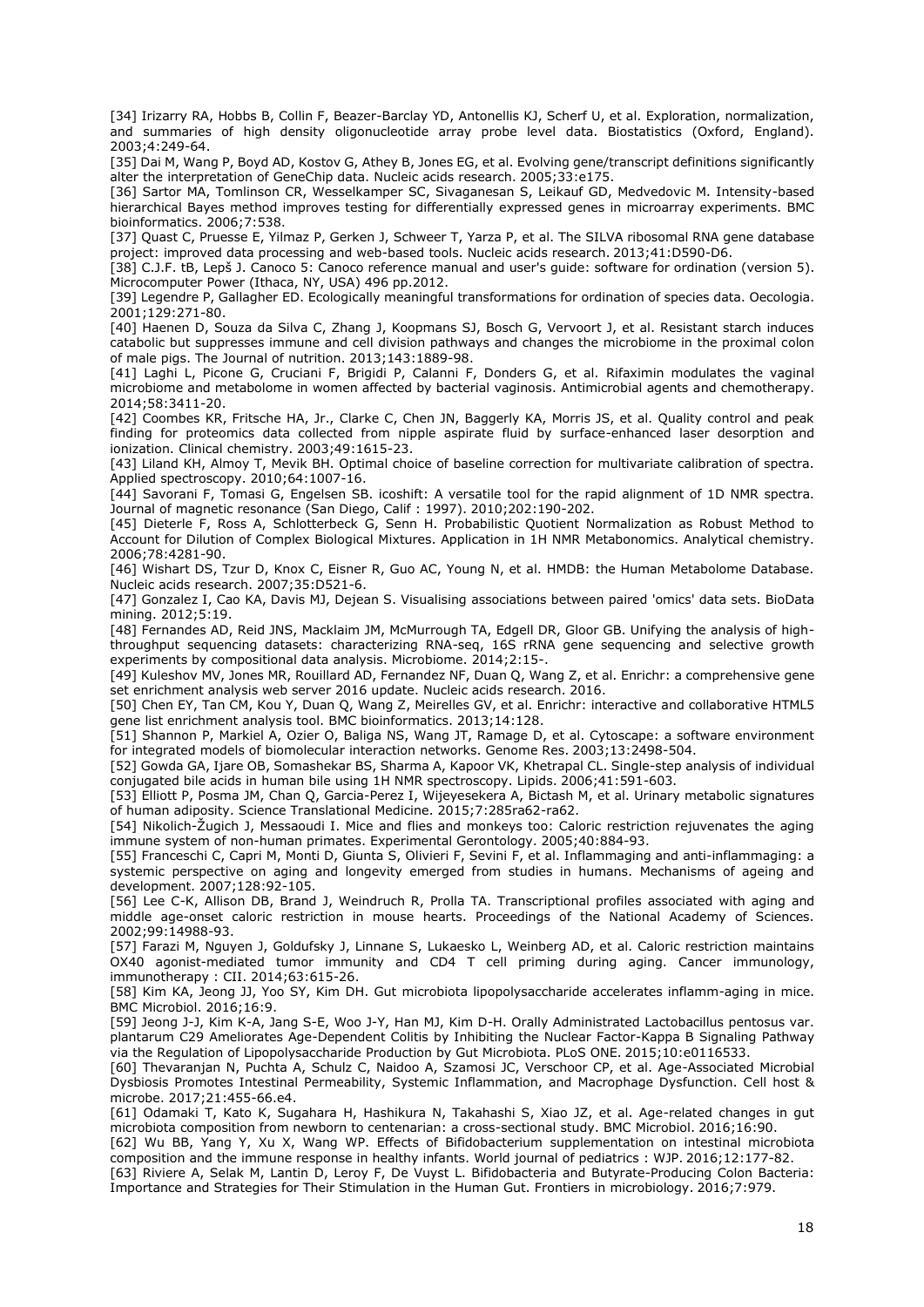[64] Maukonen J, Kolho KL, Paasela M, Honkanen J, Klemetti P, Vaarala O, et al. Altered Fecal Microbiota in Paediatric Inflammatory Bowel Disease. Journal of Crohn's & colitis. 2015;9:1088-95.

[65] Claus SP, Ellero SL, Berger B, Krause L, Bruttin A, Molina J, et al. Colonization-Induced Host-Gut Microbial Metabolic Interaction. mBio. 2011;2:e00271-10.

[66] Karlsson FH, Tremaroli V, Nookaew I, Bergstrom G, Behre CJ, Fagerberg B, et al. Gut metagenome in European women with normal, impaired and diabetic glucose control. 2013;498:99-103.

[67] Fu ZD, Klaassen CD. Increased bile acids in enterohepatic circulation by short-term calorie restriction in male mice. Toxicology and Applied Pharmacology. 2013;273:680-90.

[68] Nagengast FM, Grubben MJ, van Munster IP. Role of bile acids in colorectal carcinogenesis. European journal of cancer (Oxford, England : 1990). 1995;31a:1067-70.

[69] Duboc H, Rajca S, Rainteau D, Benarous D, Maubert MA, Quervain E, et al. Connecting dysbiosis, bile-acid dysmetabolism and gut inflammation in inflammatory bowel diseases. Gut. 2013;62:531-9.

[70] Murakami Y, Tanabe S, Suzuki T. High-fat Diet-induced Intestinal Hyperpermeability is Associated with Increased Bile Acids in the Large Intestine of Mice. Journal of food science. 2016;81:H216-22.

[71] Kuipers F, Bloks VW, Groen AK. Beyond intestinal soap--bile acids in metabolic control. Nature reviews Endocrinology. 2014;10:488-98.

[72] Straniero S, Rosqvist F, Edholm D, Ahlstrom H, Kullberg J, Sundbom M, et al. Acute caloric restriction counteracts hepatic bile acid and cholesterol deficiency in morbid obesity. Journal of internal medicine. 2017;281:507-17.

[73] Dumaswala R, Berkowitz D, Setchell KD, Heubi JE. Effect of fasting on the enterohepatic circulation of bile acids in rats. The American journal of physiology. 1994;267:G836-42.

[74] Higami Y, Pugh TD, Page GP, Allison DB, Prolla TA, Weindruch R. Adipose tissue energy metabolism: altered gene expression profile of mice subjected to long-term caloric restriction. FASEB journal : official publication of the Federation of American Societies for Experimental Biology. 2004;18:415-7.

[75] Hagopian K, Ramsey JJ, Weindruch R. Krebs cycle enzymes from livers of old mice are differentially regulated by caloric restriction. Experimental Gerontology. 2004;39:1145-54.

[76] Meddings JB, Sutherland LR, Byles NI, Wallace JL. Sucrose: a novel permeability marker for gastroduodenal disease. Gastroenterology. 1993;104:1619-26.

[77] Yu DH, Gadkari M, Zhou Q, Yu S, Gao N, Guan Y, et al. Postnatal epigenetic regulation of intestinal stem cells requires DNA methylation and is guided by the microbiome. Genome biology. 2015;16:211.

[78] Andrianifahanana M, Moniaux N, Batra SK. Regulation of mucin expression: Mechanistic aspects and implications for cancer and inflammatory diseases. Biochimica et Biophysica Acta (BBA) - Reviews on Cancer. 2006;1765:189-222.

[79] Xiao X, Wang L, Wei P, Chi Y, Li D, Wang Q, et al. Role of MUC20 overexpression as a predictor of recurrence and poor outcome in colorectal cancer. Journal of Translational Medicine. 2013;11:151-.

[80] Ingram DK, de Cabo R. Calorie restriction in rodents: Caveats to consider. Ageing Research Reviews. 2017;39:15-28.

[81] Fontana L. The science of nutritional modulation of aging. Ageing Research Reviews. 2017;39:1-2.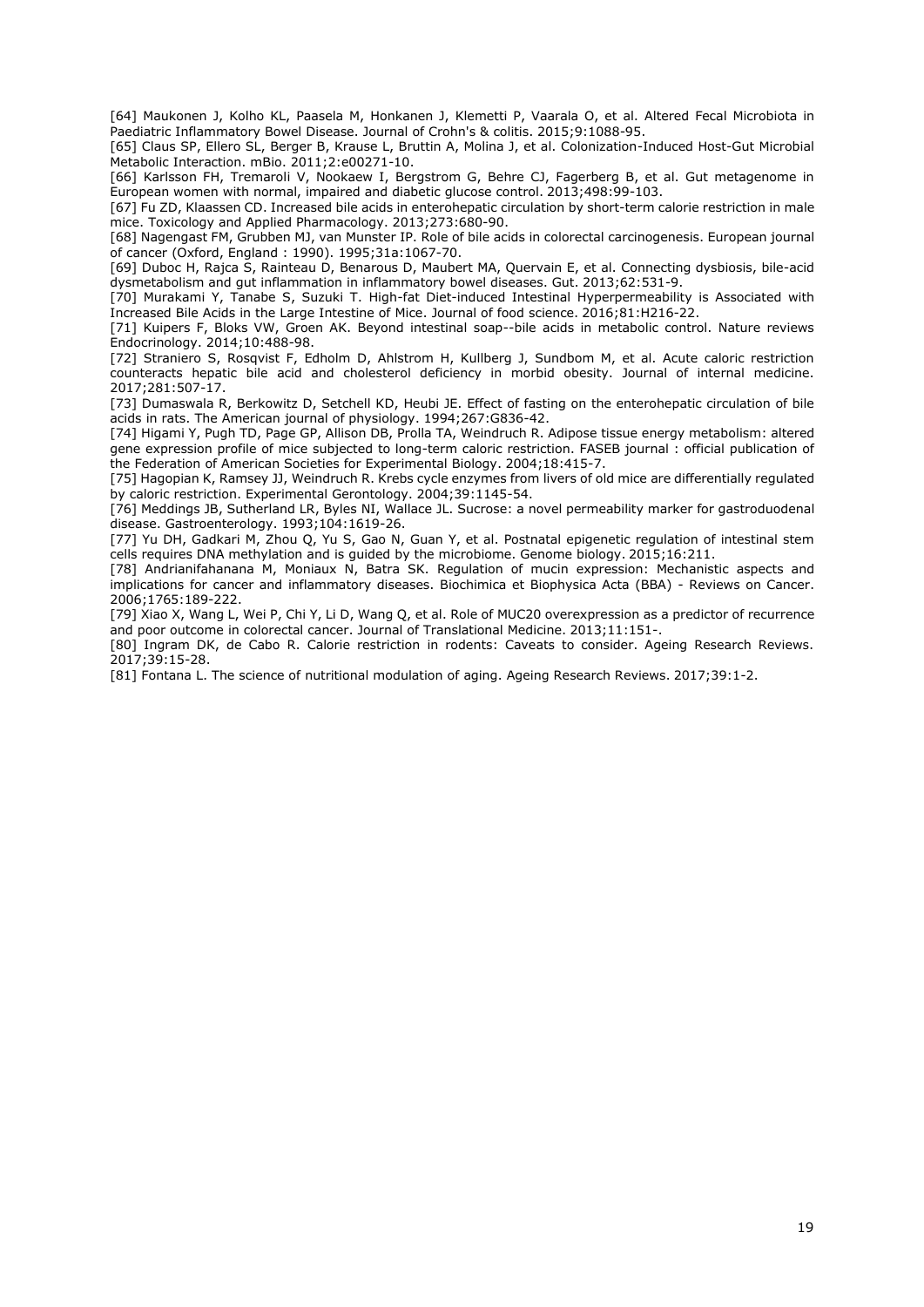#### **FIGURE LEGENDS**

**Figure 1: Gene expression analyses in colonic scrapings of mice fed different dietary regimens.**  Mice were lifelong fed a control diet (C), calorie restricted diet (CR) or moderate-fat diet (MF) and sacrificed at 6 or 28 months of age. A subgroup of mice switched from the CR to MF diet at 24 months (CR>MF). **[A]**  The number of differentially expressed genes for comparisons of the respective dietary regimens based on an IBMT p-value <0.01. **[B]** The top-5 canonical pathways that were differentially regulated in mice fed the CR diet versus the MF diet at 6 (black) and 28 months (grey) of age. The numbers behind the pathways represent the total number of genes, whereas the numbers behind de bars reflect the number of differentially expressed genes (p-value <0.01). **[C]** The overlap between up-, and down-regulated genes that were differentially expressed between the CR diet versus the MF diet at 6 and 28 months. **[D]** Mean plasma levels of interleukin 6 (Il6). \* p<0.05 and \*\* p<0.01 in 1-way ANOVA followed by Tukey's test. **[E]** Principal component analysis plot showing the distribution of the individual mice based on the expression of the 1000 most variable genes at 28 months. **[F]** Identification of genes that remained similar to the CR-profile or switched towards the MF-profile after the diet switch (CR>MF). **[G]** Mean microarray expression levels for *Muc20* in the colonic scrapings. **[H]** Mean microarray expression levels for *Scd1* in the colonic scrapings. For all panels: presented error bars reflect standard error of the mean (SEM). Number of mice for the gene expression experiments at 6 months: (C) n=4, (CR) n=6, (MF) n=5 and at 28 months: (C) n=7, (CR) n=6, (MF) n=7, (CR>MF) n=7.

**Figure 2: Microbiota composition in the colonic luminal content. [A]** Alpha-diversities as indicated by the Shannon entropy for mice fed the control diet (C), moderate-fat diet (MF), calorie restricted diet (CR) at 6 and 28 months of age. Also mice exposed to CR for 24 months and subsequently switched to the MF diet (CR>MF) are presented. Box and whiskers represent mean and min-max, respectively. **[B]** Relative abundance at the phylum level. **[C]** Principal Coordinates Analysis (PCoA) plot based on the Bray Curtis distances showing the dissimilarity of the samples based on microbiota composition at the OTU level **[D]**  Heatmap showing the relative abundance for the 26 genera that were identified through a Kruskal Wallis test (p<0.05 with Bonferroni correction, all groups). The genera indicated with an asterisk (\*) also showed a significant contrast for the dietary regimens within an age category (Dunn's post hoc analyses, p<0.05). **[E]** Schematic overview of the most pronounced genera that were enriched or depleted in the mice on CR. The age-independent category refers to similar enrichment or depletion of genera at young and old age, whereas the age-dependent category describes aging-related effects that were diminished upon CR exposure. **[F]** Correlation of body weight at sacrifice and relative abundance of the *Bifidobacterium* genus in the colonic luminal content. Shapes and colours indicate young (square, 6 months) or old (triangle, 28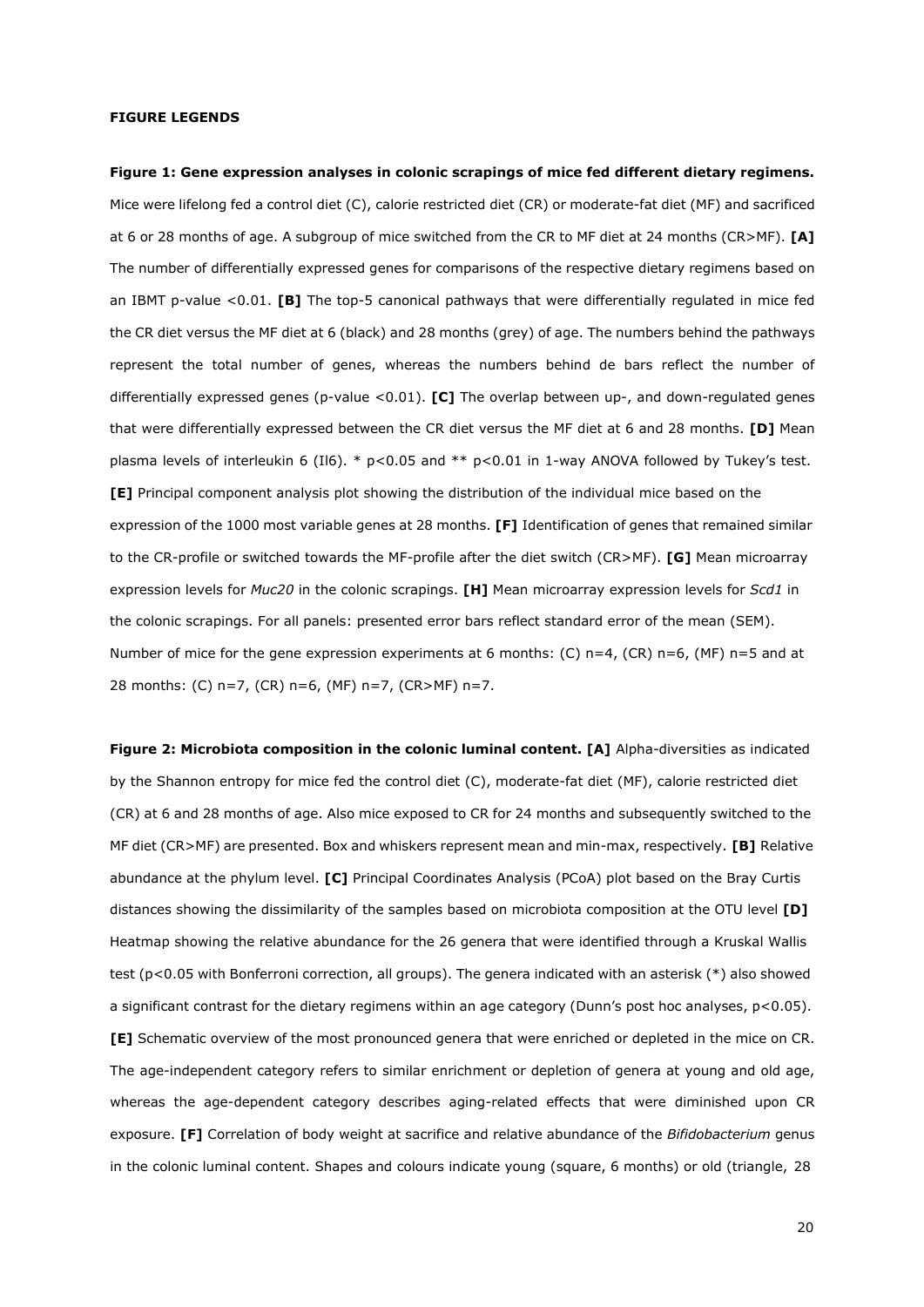months) mice upon the C (black), CR (blue), MF (red) diets or the diet switch CR>MF (green). All diet groups were based on  $n=10$  mice, except for the MF group at 28 months which consisted of  $n=7$  mice.

**Figure 3: Redundancy analysis of colonic microbial profiles.** Redundancy analysis (RDA) showing the microbial profiles in the colonic luminal content for the respective age and diet groups based on the individual OTUs with a relative abundance of ≥0.1% in at least 1 sample. **[A]** Sample plot showing the clustering of the samples. Squares (young) and triangles (old) represent individual mice and large triangles are representative for group means. **[B]** Biplot showing the 25 OTUs (arrows) for which the observed variation is best explained by the explanatory variables (diet groups), and the mean scores for the diet groups (triangles). Percentages on the first and second ordination axes indicate the explained variation in the dataset (16% and 8%, respectively). All diet groups were based on n=10 mice, except for the MF group at 28 months which consisted of n=7 mice.

# **Figure 4: Microbial genera in the colonic luminal content associated with gene expression in the**

**colon. [A]** Heatmap showing the correlation for the relative abundance of 56 genera and the expression of 1000 most variable genes at the age of 28 months. The two datasets were integrated based on a partial least square (PLS) analysis in the canonical mode. Hierarchical clustering based on the Euclidian distance was applied for the identification of the main clusters for both genes (1-6) and genera (A-F). **[B]** Relevance network showing the genera (grey octagons) and genes (white squares). Only edges with a pairwise association measure <-0.75 (blue) or >0.75 (red) were presented.

**Figure 5: Metabolite profiles in the colonic luminal content.** <sup>1</sup>H-NMR data of the colonic luminal content for mice at 6 and 28 months of age who were lifelong fed a control diet (C), calorie restricted diet (CR) or moderate-fat diet (MF) or switched from CR to MF at 24 months of age (CR>MF). Analysis of metabolite levels (presented as mean  $\pm$  SEM) is based on  $n=6-8$  mice per group. Comparisons between groups were made using Kruskal Wallis tests followed by Dunn's post hoc tests restricted to comparisons within the age categories (\*p<0.05 and \*\*p<0.01) **[A]** acetate, **[B]** butyrate, **[C]** propionate, **[D]**  succinate, **[E]** cholic acid (CA), **[F]** deoxycholic acid (DxCA) or taurodeoxycholic acid (TDxCA), **[G]**  chendeoxycholic acid (ChDxCA), **[H]** chendeoxycholic acid (ChDxCA) derivate, **[I]** Heatmap showing the Spearman correlation for the integrals of the identified bile acids and relative abundance of 69 microbial genera. Only genera showing a Spearman r>0.5 are included in this heatmap. Correlation analyses based on 45 mice (n=6-8 per group) for which both metabolomic as well as microbial data were available.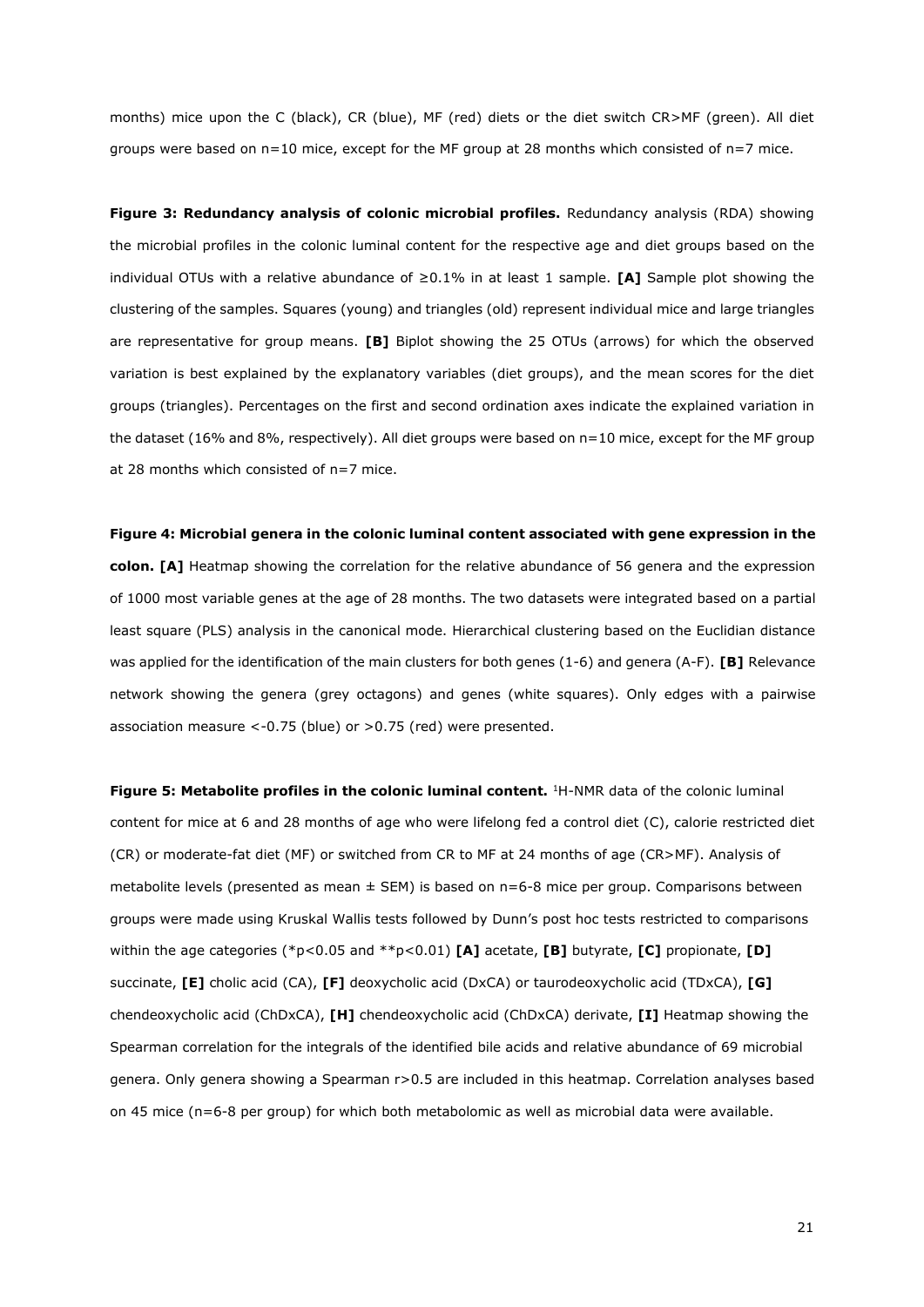**Figure 6: Metabolite profiles in the urine. [A]** Loading plot showing the urinary metabolites (n=58) contributing to the discrimination of the three diet groups based on a partial least square discriminant analyses (PLS-DA). The corresponding score plot is presented in panel C. **[B]** Simplified heatmap showing the log-ratio for the concentrations of the urinary metabolites in mice fed the CR versus MF diet. Concentrations of the molecules were log2 transformed and the log-ratio (CR minus MF) was calculated to express the difference between the two groups. Only log-ratios of <-1 or >1 (corresponding to a fold change of 2) were illustrated in this panel. **[C]** Score plot showing the supervised clustering of the individual mice along the three diet groups based on the PLS-DA. **[D]** Unsupervised clustering of the mice according to their urinary metabolites was visualized in a principal component analyses (PCA) score plot. **[E]** and **[F]** Levels (mean ± SEM) of citrate and 2-hydroxyisobutyrate in the urine of mice in the three diet groups. \*\* represent a p-value <0.01 for the Dunn's tests which were performed after a Kruskal Wallis test with a p-value of <0.01. Analyses based on n=7-9 mice per diet group. Black circles represent the C diet, blue circles the CR diet and red circles the MF diet.

**Figure 7: Hypothetical model describing effects of calorie restriction on indicators of colonic health in aging mice**. Based on the results of the current study, it has been hypothesized that calorie restriction is able to maintain colonic homeostasis through stabilization of microbiota composition (symbiosis) during aging. Diminished exposure to specific microbial end-products and components, such as secondary bile acids or lipopolysaccharide (LPS), may result in attenuation of immune cell activation and hence prevention of chronic, low-grade inflammation in the colon.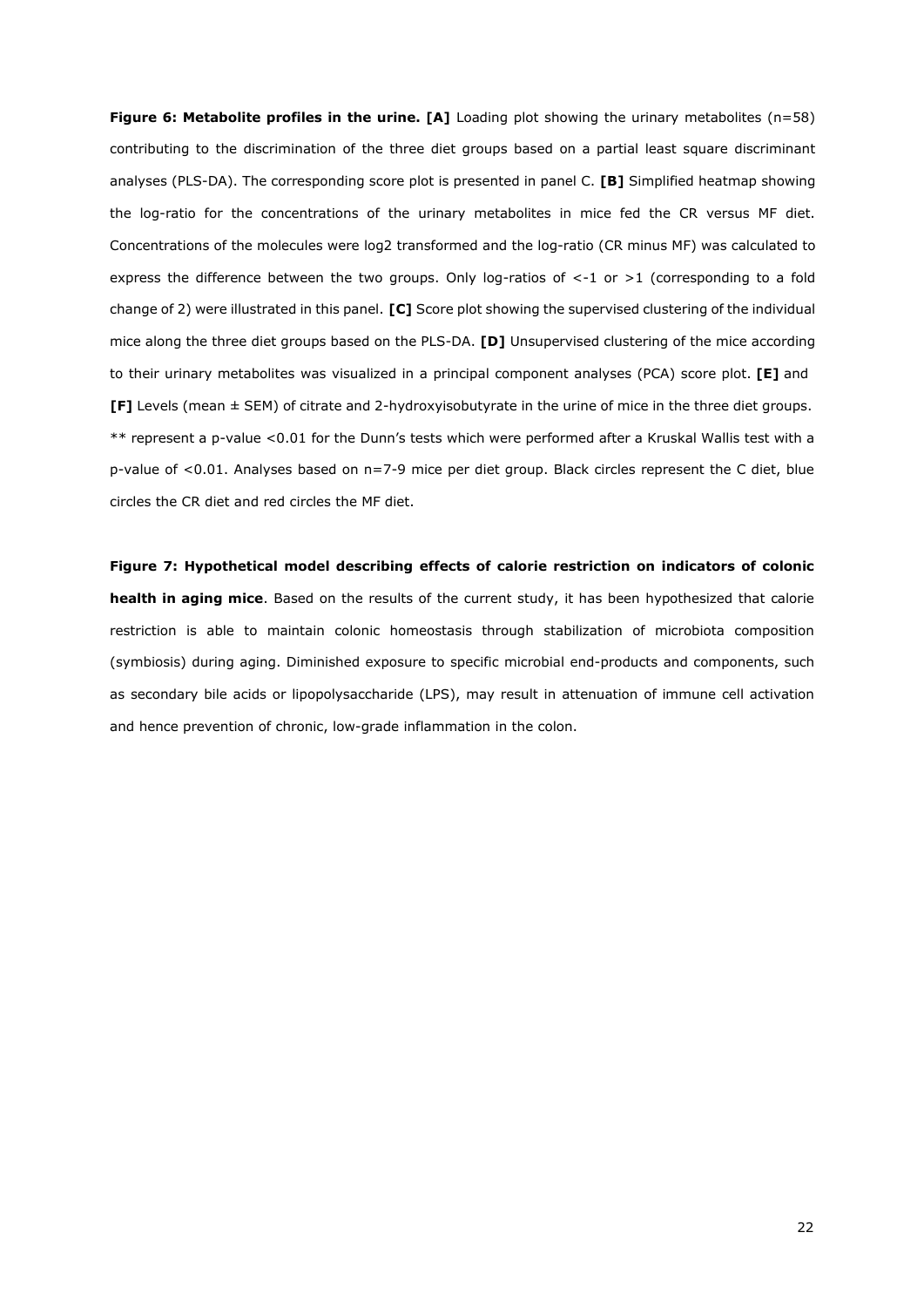**Table 1: Differentially regulated genes in the colonic scrapings for the comparison of calorie** 

| restriction and the moderate-fat diet |
|---------------------------------------|
|---------------------------------------|

| Gene                                          | <b>Description</b>                                            | <b>Fold change</b> | p-value   |  |  |  |  |  |  |
|-----------------------------------------------|---------------------------------------------------------------|--------------------|-----------|--|--|--|--|--|--|
| Up-regulation with CR at the age of 28 months |                                                               |                    |           |  |  |  |  |  |  |
| Igkv2-112                                     | immunoglobulin kappa variable 2-112                           | 4.2                | $6.2E-03$ |  |  |  |  |  |  |
| Scd1                                          | stearoyl-Coenzyme A desaturase 1                              | 3.9                | 1.7E-08   |  |  |  |  |  |  |
| Car <sub>3</sub>                              | carbonic anhydrase 3                                          | 3.3                | $3.1E-03$ |  |  |  |  |  |  |
| Cyp2e1                                        | cytochrome P450, family 2, subfamily e, polypeptide 1         | 3.1                | 1.7E-03   |  |  |  |  |  |  |
| Akr1c18                                       | aldo-keto reductase family 1, member C18                      | 2.3                | 3.8E-03   |  |  |  |  |  |  |
| Me1                                           | malic enzyme 1, NADP(+)-dependent, cytosolic                  | 2.0                | 1.4E-03   |  |  |  |  |  |  |
| Lpl                                           | lipoprotein lipase                                            | 1.8                | 1.0E-04   |  |  |  |  |  |  |
| Mal                                           | myelin and lymphocyte protein, T cell differentiation protein | 1.8                | 5.3E-03   |  |  |  |  |  |  |
| Thrsp                                         | thyroid hormone responsive                                    | 1.7                | 8.8E-04   |  |  |  |  |  |  |
| LOC102638466                                  | uncharacterized LOC102638466                                  | 1.5                | 6.6E-05   |  |  |  |  |  |  |
| Ddx43                                         | DEAD (Asp-Glu-Ala-Asp) box polypeptide 43                     | 1.5                | 4.3E-03   |  |  |  |  |  |  |
| D930020B18Rik                                 | RIKEN cDNA D930020B18 gene                                    | 1.5                | 2.8E-03   |  |  |  |  |  |  |
| Aldh1a1                                       | aldehyde dehydrogenase family 1, subfamily A1                 | 1.4                | 1.3E-03   |  |  |  |  |  |  |
| Olfr920                                       | olfactory receptor 920                                        | 1.4                | $2.1E-03$ |  |  |  |  |  |  |
| Fads1                                         | fatty acid desaturase 1                                       | 1.4                | 1.6E-04   |  |  |  |  |  |  |
| Irs <sub>2</sub>                              | insulin receptor substrate 2                                  | 1.4                | 3.9E-04   |  |  |  |  |  |  |
| Olfr829                                       | olfactory receptor 829                                        | 1.4                | 8.8E-03   |  |  |  |  |  |  |
| Acox <sub>2</sub>                             | acyl-Coenzyme A oxidase 2, branched chain                     | 1.4                | 1.8E-03   |  |  |  |  |  |  |
| Brca <sub>2</sub>                             | breast cancer 2                                               | 1.4                | 9.7E-05   |  |  |  |  |  |  |
| Ms4a10                                        | membrane-spanning 4-domains, subfamily A, member 10           | 1.4                | 2.5E-03   |  |  |  |  |  |  |
|                                               | Down-regulation with CR at the age of 28 months               |                    |           |  |  |  |  |  |  |
| Ighv8-12                                      | immunoglobulin heavy variable V8-12                           | $-4.9$             | 2.9E-03   |  |  |  |  |  |  |
| Igkv8-24                                      | immunoglobulin kappa chain variable 8-24                      | $-4.5$             | 2.3E-03   |  |  |  |  |  |  |
| Ighv3-5                                       | immunoglobulin heavy variable 3-5                             | $-3.9$             | 2.8E-03   |  |  |  |  |  |  |
| S100g                                         | S100 calcium binding protein G                                | $-3.8$             | 1.3E-04   |  |  |  |  |  |  |
| Igkv1-135                                     | immunoglobulin kappa variable 1-135                           | $-3.3$             | $9.0E-03$ |  |  |  |  |  |  |
| Ighv $3-8$                                    | immunoglobulin heavy variable V3-8                            | $-3.2$             | 8.3E-03   |  |  |  |  |  |  |
| Ighm                                          | immunoglobulin heavy constant mu                              | $-3.2$             | 1.3E-05   |  |  |  |  |  |  |
| Ighg2c                                        | immunoglobulin heavy constant gamma 2C                        | $-3.0$             | 1.5E-04   |  |  |  |  |  |  |
| Ang4                                          | angiogenin, ribonuclease A family, member 4                   | $-2.8$             | 8.0E-03   |  |  |  |  |  |  |
| Slc30a10                                      | solute carrier family 30, member 10                           | $-2.7$             | 3.7E-07   |  |  |  |  |  |  |
| Ighg2b                                        | immunoglobulin heavy constant gamma 2B                        | $-2.5$             | 5.4E-04   |  |  |  |  |  |  |
| Lyz1                                          | lysozyme 1                                                    | $-2.4$             | 5.6E-04   |  |  |  |  |  |  |
| Cd79b                                         | CD79B antigen                                                 | $-2.3$             | 7.4E-03   |  |  |  |  |  |  |
| Cd79a                                         | CD79A antigen                                                 | $-2.3$             | 4.1E-03   |  |  |  |  |  |  |
| Igkv4-57                                      | immunoglobulin kappa variable 4-57                            | $-2.2$             | 4.7E-03   |  |  |  |  |  |  |
| Retnlb                                        | resistin like beta                                            | $-2.2$             | $3.2E-03$ |  |  |  |  |  |  |
| Igkv6-20                                      | immunoglobulin kappa variable 6-20                            | $-2.1$             | 7.8E-03   |  |  |  |  |  |  |
| H <sub>2</sub> -Eb <sub>2</sub>               | histocompatibility 2, class II antigen E beta2                | $-2.1$             | 6.5E-03   |  |  |  |  |  |  |
| Nox1                                          | NADPH oxidase 1                                               | $-2.0$             | 2.4E-04   |  |  |  |  |  |  |
| H2-DMb2                                       | histocompatibility 2, class II, locus Mb2                     | $-2.0$             | 5.9E-03   |  |  |  |  |  |  |

Top-20 differentially regulated genes identified based on the comparison of gene expression for calorie restriction (CR) and the moderate-fat diet at 28 months of age. The top-20 genes were sorted based on fold changes. Fold changes represent the comparison between calorie restriction (n=6 mice) and the moderate-fat diet (n=7 mice) at the age of 28 months. Only genes with an IBMT p-value <0.01 were considered.